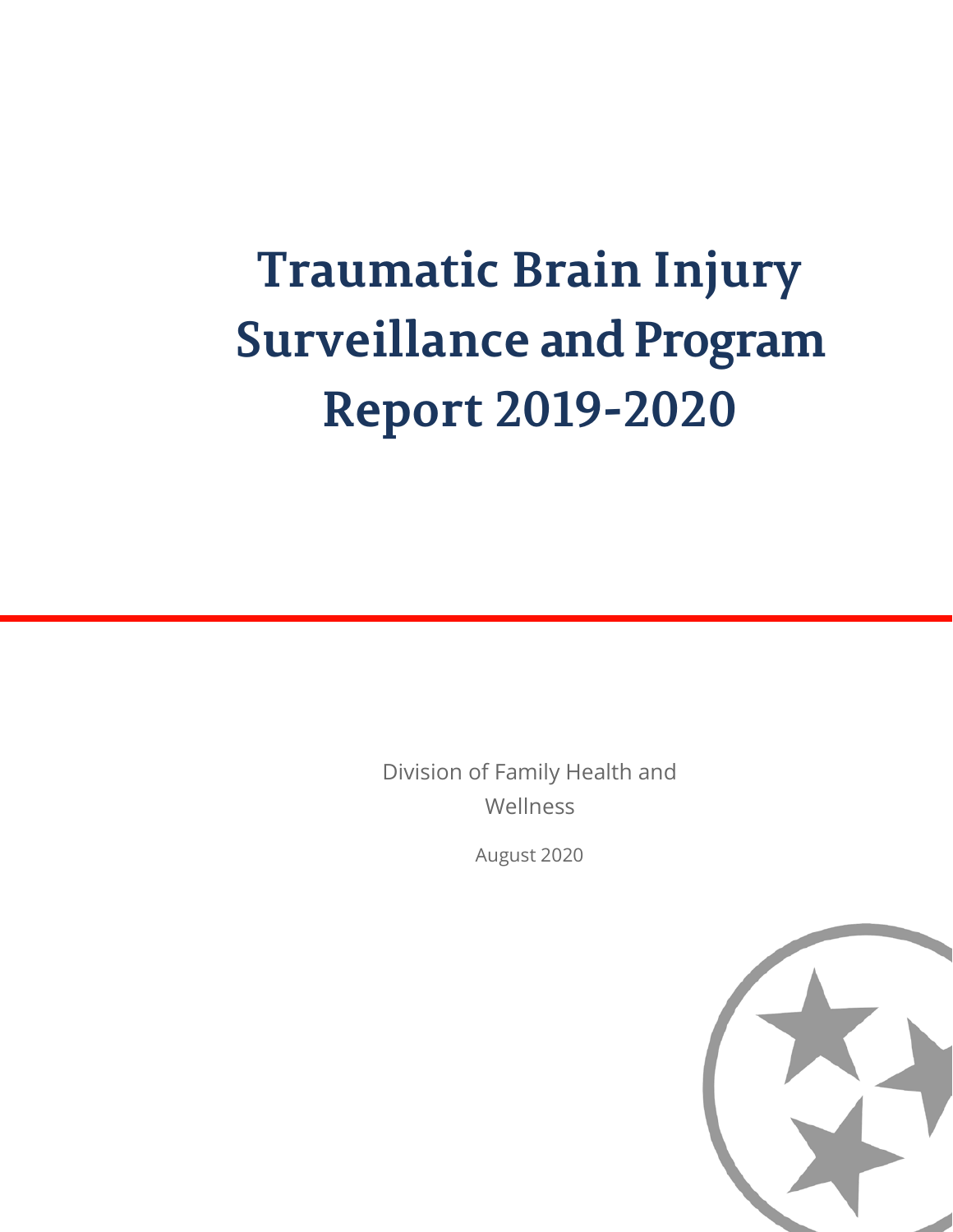

# *INTRODUCTION*

In 1993, the Tennessee General Assembly passed legislation establishing the Traumatic Brain Injury (TBI) Program within the Department of Health to address the unique needs of persons with brain injury and their families. The legislation outlines components of the program which includes the appointment of a program coordinator and the development of a TBI registry. The legislation also calls for the submission of an Annual Report summarizing the registry statistics, the administration of the program and recommendations for improving service delivery for persons with brain injury.

The TBI registry collects data on a calendar year while the Program operates on a fiscal year. Therefore, this report contains data from calendar year January - December 2019 and program information from fiscal year July 2019 – June 2020.

Since analysis of the data provides the foundation of program activities, this report first presents data followed by the description of progress in other program components.

For questions or further information, please contact:

Ashley Bridgman, MS, Director Traumatic Brain Injury Program Phone: (615) 741-1230 Email: [Ashley.N.Bridgman@tn.gov](mailto:Ashley.N.Bridgman@tn.gov)

Erin Hodson, MPH, Epidemiologist Traumatic Brain Injury Program Phone: (615) 253-2802 Email[: TBI.Health@tn.gov](mailto:Caitlin@tn.gov)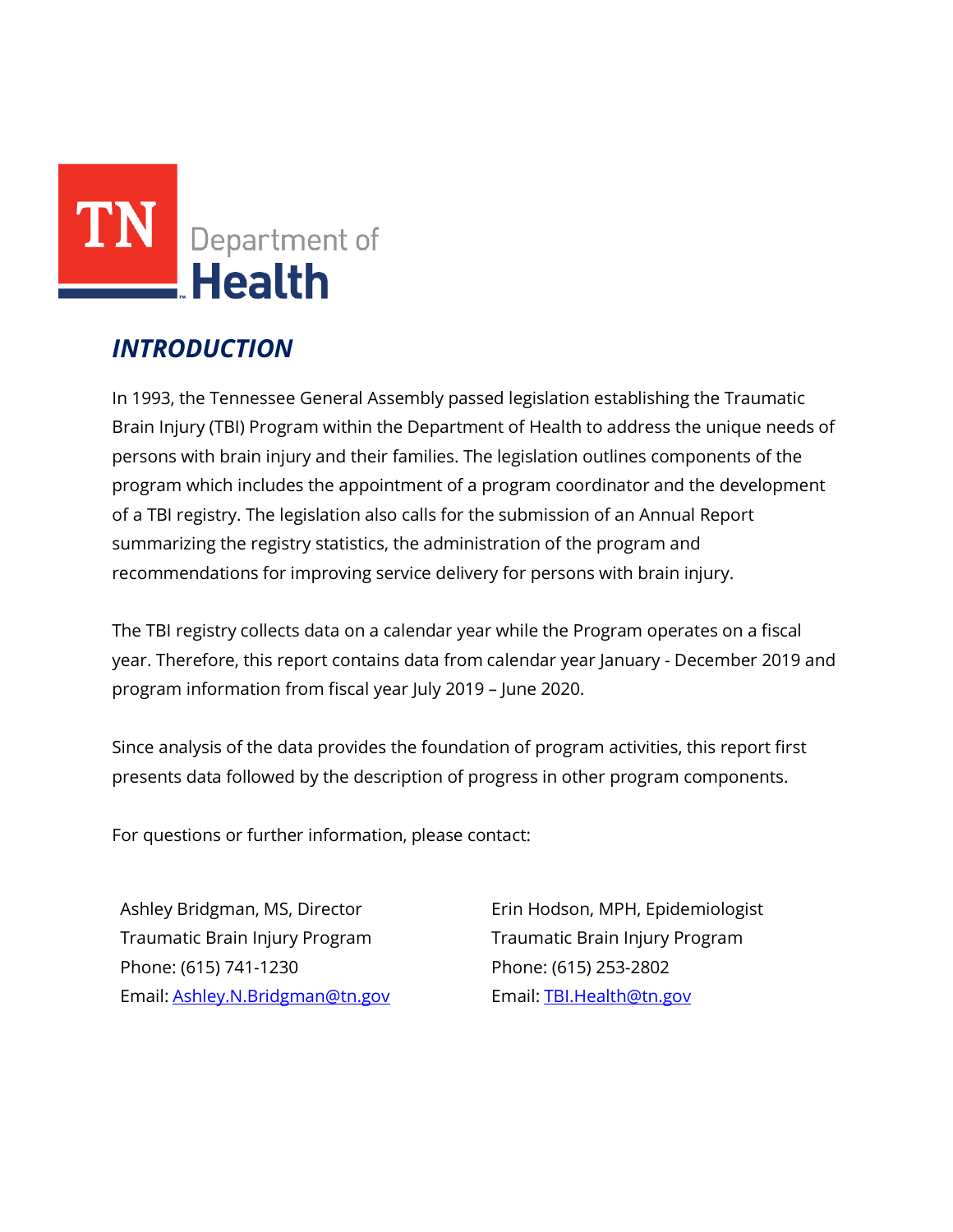# **Table of Contents**

# **Traumatic Brain Injury Surveillance Report**

# **Traumatic Brain Injury Program Report**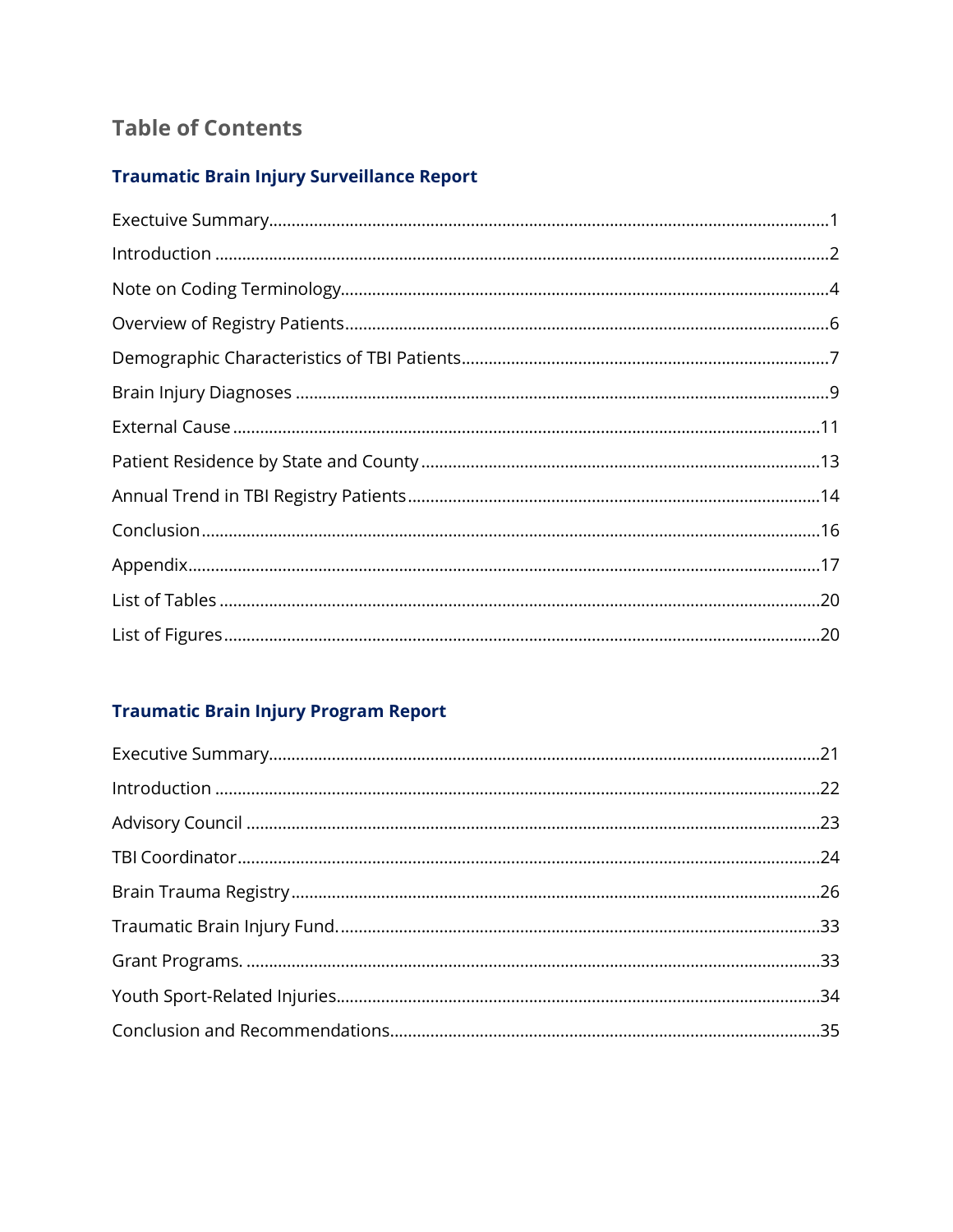# *Traumatic Brain Injury Surveillance Report January 2019 – December 2019*

### *EXECUTIVE SUMMARY*

<span id="page-3-0"></span>*In 1993, the Tennessee General Assembly established the Tennessee Traumatic Brain Injury Program to address the needs of persons with brain injury and their families. Tennessee Code Annotated 68-55-203 mandates that the Department of Health develop and maintain a registry of these patients. Data collection began in 1996 and an annual report summarizes the characteristics of patients submitted to the registry. Since its inception, the registry has collected data on over 150,000 patients and has connected persons with brain injury in Tennessee with resources vital for their recovery. Data from the registry has also been advantageous in detecting populations at risk and prevalent mechanisms of TBI in order to improve and tailor prevention efforts. The findings in this report serve to continue and enhance these efforts.*

#### **Key Findings**

- **Overall**: During the 2019 calendar year, 8,435 patients met criteria for required reporting to the TBI registry. Of these, 7,605 were discharged from the hospital alive and the remaining 830 were deceased.
- **Discharge status:** A substantial proportion of TBI patients reported to the registry required extended care following their injury: 37% of patients were discharged from the hospital to rehabilitation, skilled nursing, or other long-term care facilities.
- **Age**: 60% of TBI patients reported to the registry were adults over 54 years of age.
- **Gender**: Overall, 60% of TBI patients were males. The number of male patients exceeded females in every age group less than 85 years. The gender difference varied within racial/ethnic groups: 58% of White non-Hispanic patients were male compared to 67% of Black non-Hispanic patients and 75% of Hispanic patients.
- **Type of Injury**: Intracranial injuries were by far the most common type of TBI, present in 94% of patients (sometimes in conjunction with other TBI diagnoses).
- **Causes**: Falls were the leading cause of TBI, followed by motor vehicle crashes. Wider gender disparities existed amongst injuries caused by motor vehicle crashes, assault, and intentional self-harm, where males made up 64%, 75%, and 80% of TBI patients respectively.
- **Annual Trend:** The total number of TBI registry patients for 2019 represented a 10.7% increase from 2016, the first year using the new coding system.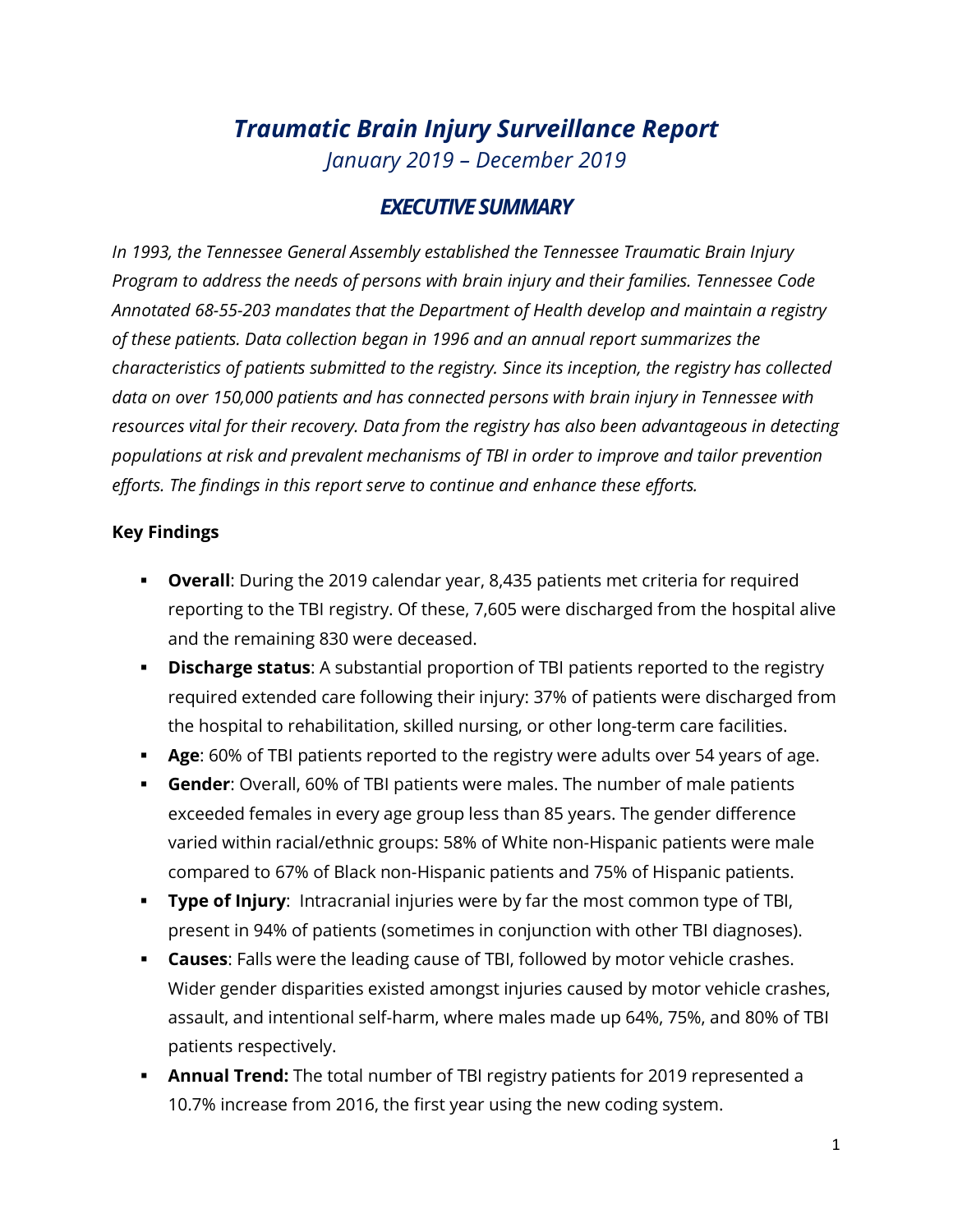# <span id="page-4-0"></span>*Introduction*

A traumatic brain injury is a disruption in the normal function of the brain that can be caused by a bump, blow, or jolt to the head, or penetrating head injury<sup>[1](#page-4-1)</sup>. Because of their nature, TBIs are a major cause of death and disability, making these injuries a significant public health problem across the United States. In Tennessee, a total of 24,078 TBI-related ED visits, hospitalizations, and deaths occurred during  $2018^2$  (Figure 1).

**Figure 1.** TBI-related deaths, hospitalizations, and ED visits among Tennessee residents during calendar year 2018



*Data Source:* Tennessee Department of Health, Office of Vital Records and Vital Statistics; Tennessee Department of Health, Office of Population Health Surveillance.

<span id="page-4-1"></span> $1$  Basic Information about Traumatic Brain Injury and Concussion. (2019, March 6) Retrieved from: <https://www.cdc.gov/traumaticbraininjury/basics.html>

<sup>2</sup> Note that data source is the state Vital Statistics and Hospital Discharge databases (not the TBI registry) in order to have complete counts of TBI-related deaths and emergency department visits, all of which are not reported to the registry (see Figure 2). Because these data sources are relatively delayed, this data is a full calendar year behind the registry data presented in this report for 2019. Nonfatal counts of hospitalizations and ED visits are presented so as to avoid duplication with the TBI-related death count.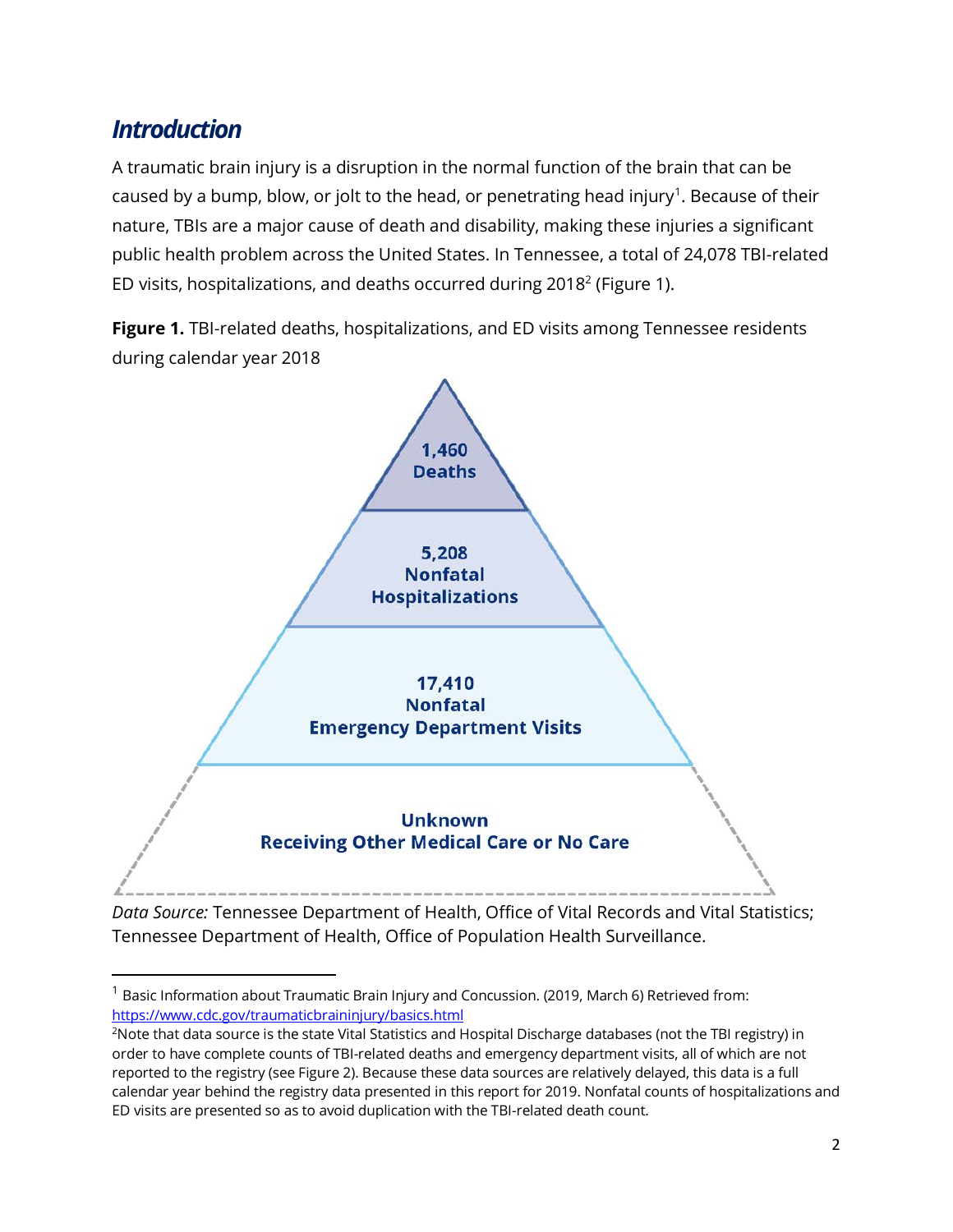In order to address the unique needs of Tennesseans who have sustained a TBI, the Tennessee General Assembly established the Tennessee Traumatic Brain Injury Program and registry in 1993. The Tennessee Traumatic Brain Injury registry began collecting brain injury data in 1996 with the core purpose of connecting persons with brain injury to resources available to them during the course of their recovery.

All non-federal hospitals are mandated to report any TBI-related inpatient hospitalization or death that occurs either at or during transport to the hospital (Figure 2). TBI-related deaths that occur outside the purview of the hospital (e.g., fatal gunshot wounds of the head that are declared dead at the scene) are not reported to the registry.

**Figure 2.** Pyramid of traumatic brain injury showing which encounters meet criteria for required report to the registry



All patients meeting these criteria must be reported to the registry, regardless of residence, although only Tennessee residents receive a letter from the program. TBI-related emergency department visits are increasingly reported but are not compulsory.

The data within this report describe the causes of TBIs in Tennessee and support the planning and implementation of initiatives to reduce these injuries throughout the state. Information presented in this surveillance summary is based on final data collected by the Tennessee TBI registry for the calendar year of 2019.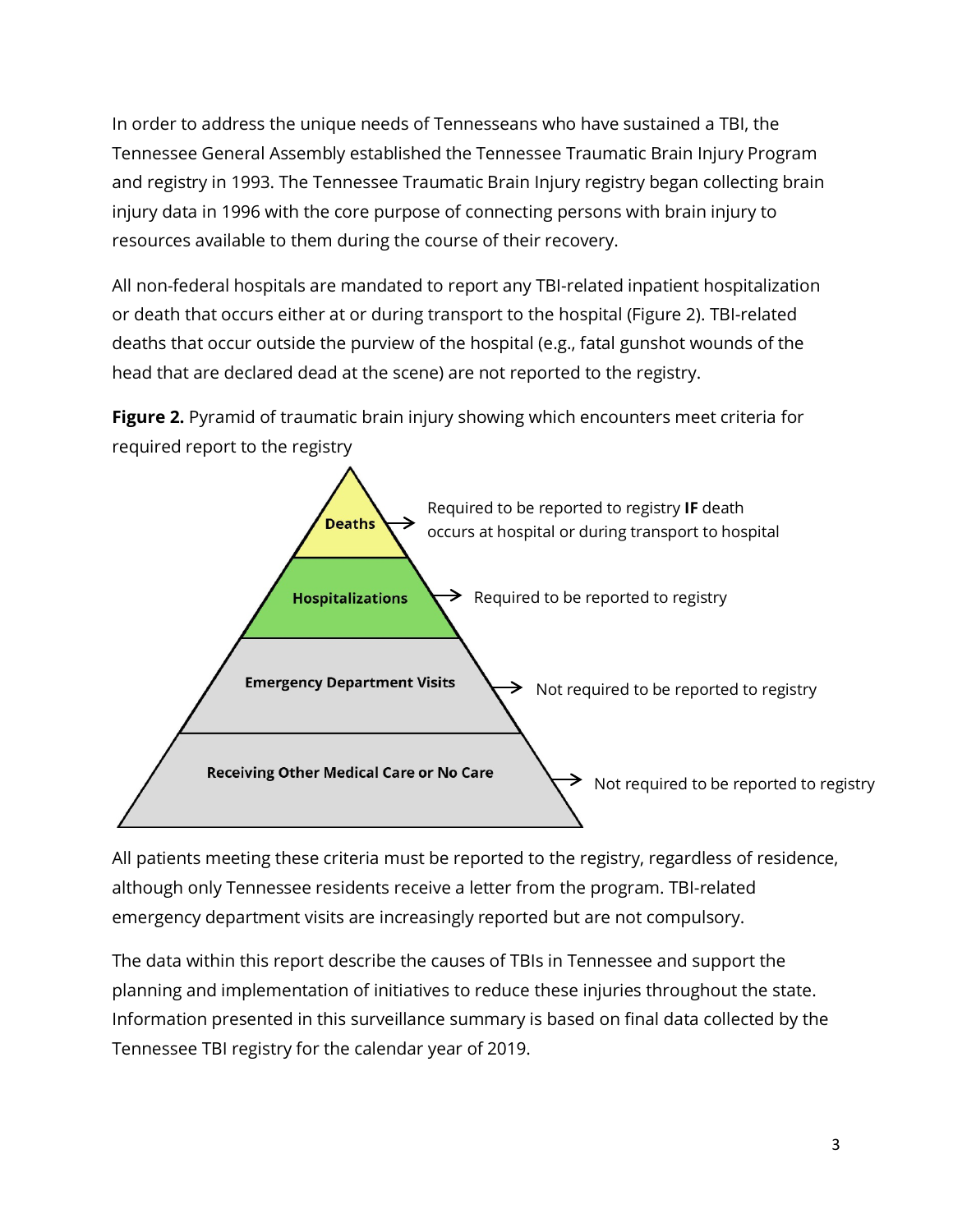# <span id="page-6-0"></span>*Note on Coding Terminology*

In the data hospitals submit to the registry, diagnoses are captured in the International Classification of Diseases, Tenth Revision, Clinical Modification (ICD-10-CM) coding system. Table 1 includes the ICD-10-CM diagnosis codes used for traumatic brain injury surveillance. If one or more of these diagnoses codes appears in a patient's record, the patient must be reported to the TBI registry.

| ICD-10-CM Code           | <b>Description</b>                                                                     |
|--------------------------|----------------------------------------------------------------------------------------|
| S02.0, S02.1-            | Fracture of skull                                                                      |
| S02.8, S02.91            | Fracture of other specified skull and facial bones; Unspecified<br>fracture of skull   |
| S04.02, S04.03-, S04.04- | Injury of optic chiasm; injury of optic tract and pathways;<br>injury of visual cortex |
| S06-                     | Intracranial injury                                                                    |
| S07.1                    | Crushing injury of skull                                                               |
| T74.4                    | Shaken infant syndrome                                                                 |

**Table 1.** Surveillance case definition for traumatic brain injury<sup>[3](#page-6-1)</sup>

*"-" indicates any 4th, 5th or 6th character*

*7th character of A or B for S02.0, S02.1-, S02.8 and S02.91*

*7th character of A for S04.02, S04.03-, S04.04-, S06-, S07.1 and T74.4*

The notes below Table 1 state that the definition only includes diagnoses codes with a  $7<sup>th</sup>$ character of 'A' or 'B', which indicate "initial encounters" for the injury. This means that the patient was receiving active treatment for the traumatic brain injury. ICD-10-CM also includes diagnoses codes for "subsequent encounters" ( $7<sup>th</sup>$  character of 'D' to 'R') and "sequelae" ( $7<sup>th</sup>$  character of 'S'). Subsequent encounters are defined as encounters after the patient has already received active treatment for the injury and is now receiving routine care during the healing or recovery phase. Examples of subsequent care for an injury include visits to change or remove a cast, remove an external or internal fixation device, adjust medication, and other types of routine follow-up<sup>[4](#page-6-2)</sup>.

<span id="page-6-1"></span><sup>3</sup> Hedegaard, H., Johnson, R. L., Warner, M., & Chen, L. (2016). Proposed Framework for Presenting Injury Data Using the International Classification of Diseases, Tenth Revision, Clinical Modification (ICD–10–CM) Diagnosis Codes. *National Health Statistics Reports, 89*, 1-20. Retrieved July 30, 2019, from [https://www.cdc.gov/nchs/data/nhsr/nhsr089.pdf.](https://www.cdc.gov/nchs/data/nhsr/nhsr089.pdf)

<span id="page-6-2"></span><sup>&</sup>lt;sup>4</sup> Mitchell, D. (2014, April 1). Initial, Subsequent, or Sequela Encounter? Retrieved July 30, 2019, from Advancing the Business of Healthcare:<https://www.aapc.com/blog/27096-initial-subsequent-sequela-encounter/>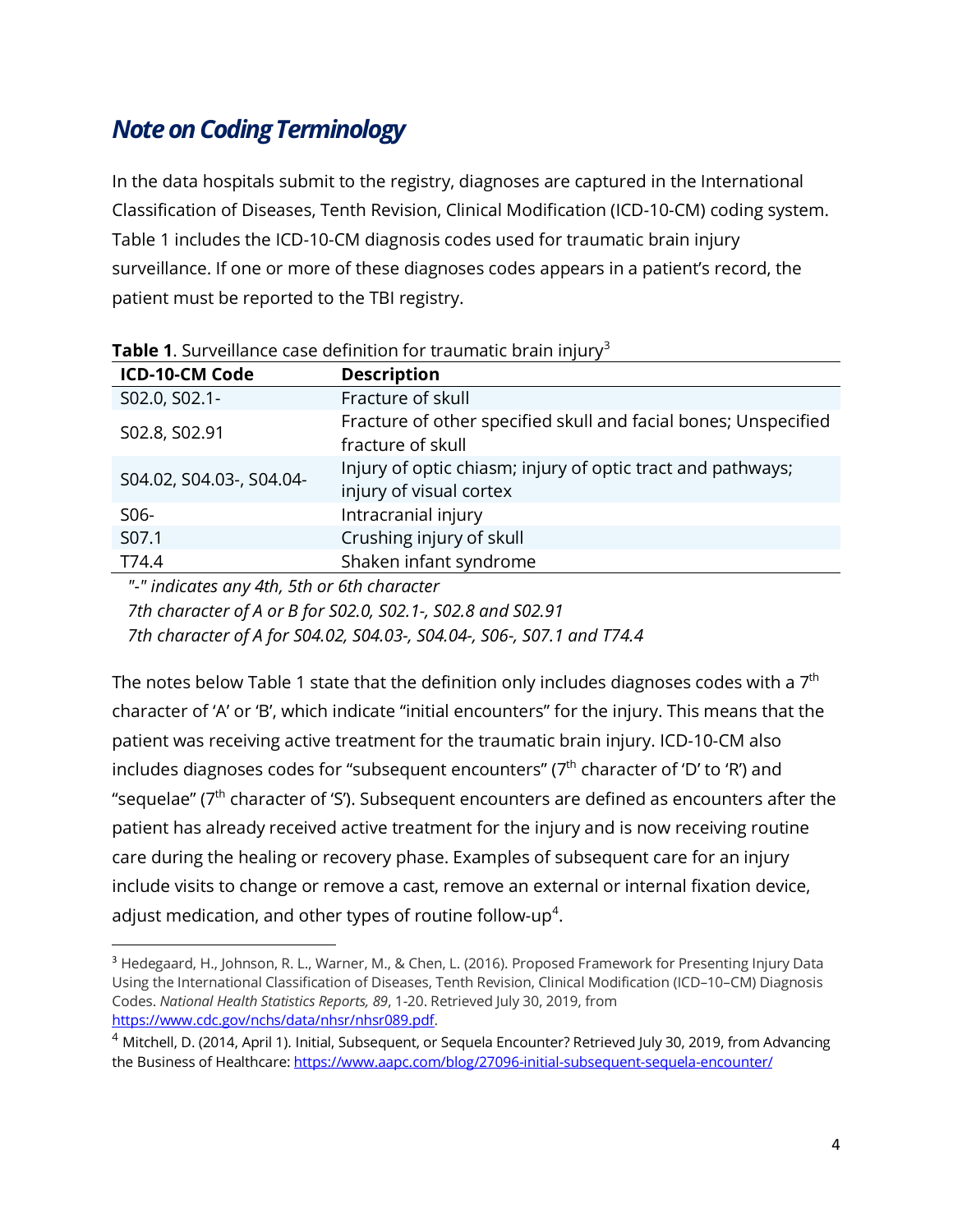Sequelae, on the other hand, are defined as complications or conditions that arise as a direct result of an injury, such as scar formation after a burn. These can be thought of as "late effects" of an injury. For the Program's purposes, there is no need for hospitals to report multiple hospitalizations stemming from the same TBI. Hospitals are therefore only required to report initial encounters to the registry, and not subsequent encounters or sequelae. Figure 3 illustrates a hypothetical example of three hospital encounters for a patient diagnosed with shaken infant syndrome. Note that only the first hospitalization associated with active treatment for an acute traumatic brain injury needs to be reported to the registry.

**Figure 3**. Hypothetical examples of different hospital encounter types that could result from one traumatic brain injury

| <b>Initial encounter</b><br>Must be reported<br>to Registry                                                                                         | <b>Subsequent encounter</b><br>Does not need to be<br>reported to Registry | Sequela encounter<br>Does not need to be<br>reported to Registry                                                             |
|-----------------------------------------------------------------------------------------------------------------------------------------------------|----------------------------------------------------------------------------|------------------------------------------------------------------------------------------------------------------------------|
| January                                                                                                                                             | February                                                                   | August                                                                                                                       |
| Patient admitted to<br>hospital with symptoms<br>of shaken infant<br>syndrome. Emergency<br>surgery performed to<br>treat bleeding in the<br>brain. | Patient readmitted to<br>hospital to monitor<br>healing from surgery.      | Patient admitted to<br>hospital after suffering a<br>seizure stemming from<br>brain damage sustained<br>from initial injury. |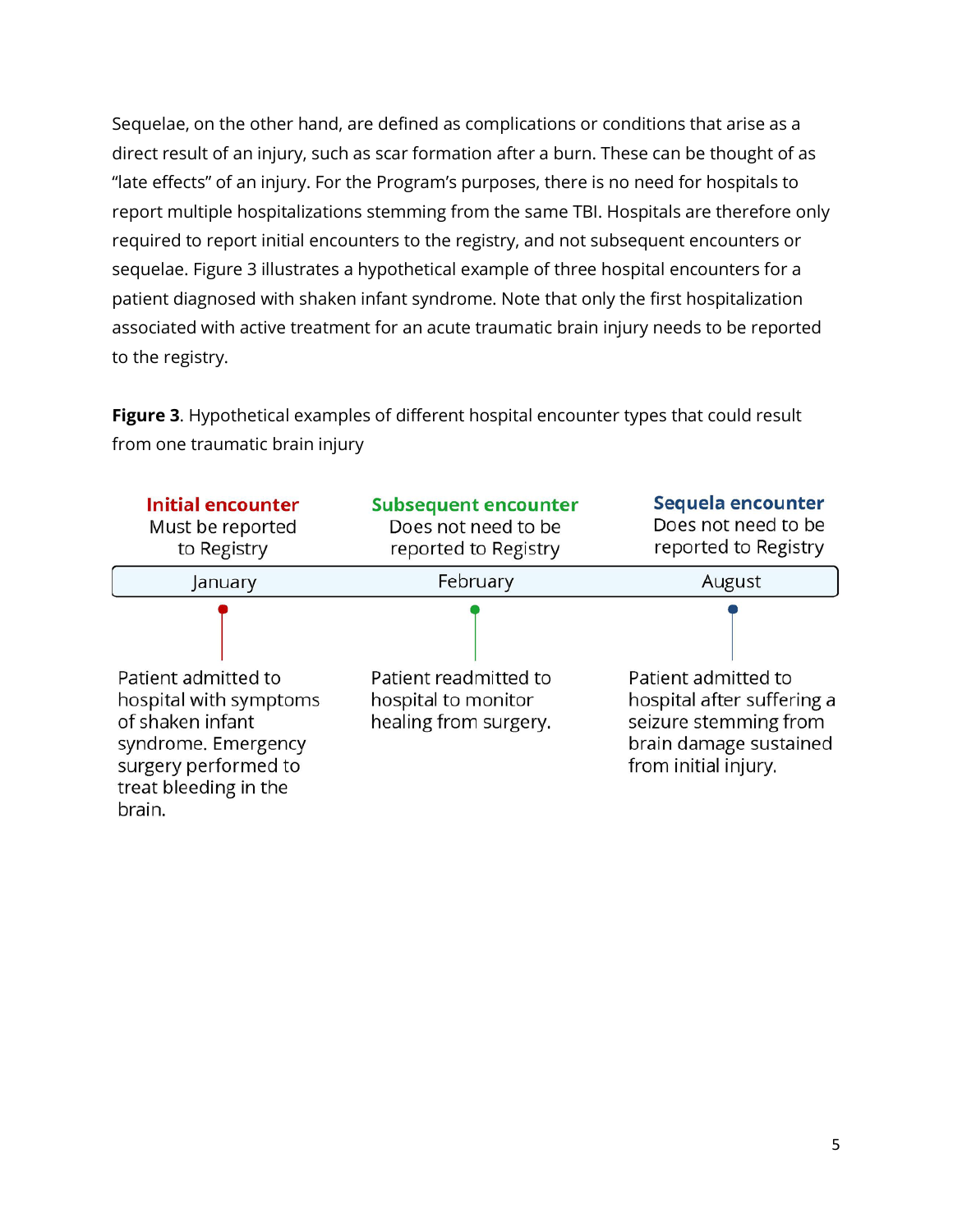# <span id="page-8-0"></span>*Overview of Registry Patients*

As stated in the Introduction, hospitals are mandated to report all TBI-related hospitalizations and deaths that occur at or during transport to the hospital. TBI-related deaths that occur outside of the hospital are not included in the registry.

*In 2019, 8,435 patients were reported to the registry with a traumatic brain injury*

During calendar year 2019, a total of 8,435 patients met the criteria for mandated report to the registry. Of these patients, 7,605 were discharged from the hospital alive and the remaining 830 were deceased. The average length of hospital stay amongst all TBI registry patients was 6.9 days.

Table 2 describes the status of the 7,605 patients who were alive at discharge. Most patients (51%) had routine discharges to home, but a considerable percentage required extended care following their hospitalization. More than one-third (37%) of patients went from the hospital to a rehabilitation, skilled nursing, or other long-term care facility.

| <b>Discharge status</b>                                                                                         | <b>Number</b> | <b>Percent</b> |
|-----------------------------------------------------------------------------------------------------------------|---------------|----------------|
| Alive at discharge                                                                                              | 7605          |                |
| Routine discharge to home                                                                                       | 3887          | 51             |
| Discharge to home under care of organized home health service<br>organization                                   | 600           | 8              |
| Discharged to another hospital for further care                                                                 | 166           | 2              |
| Discharged to rehabilitation, skilled nursing, or other long-term<br>care facility (includes hospice home care) | 2799          | 37             |
| Other (includes left against medical advice and discharged to jail,<br>prison, or other detention facilities)   | 153           | 2              |

#### **Table 2**. Discharge status of registry patients who left the hospital alive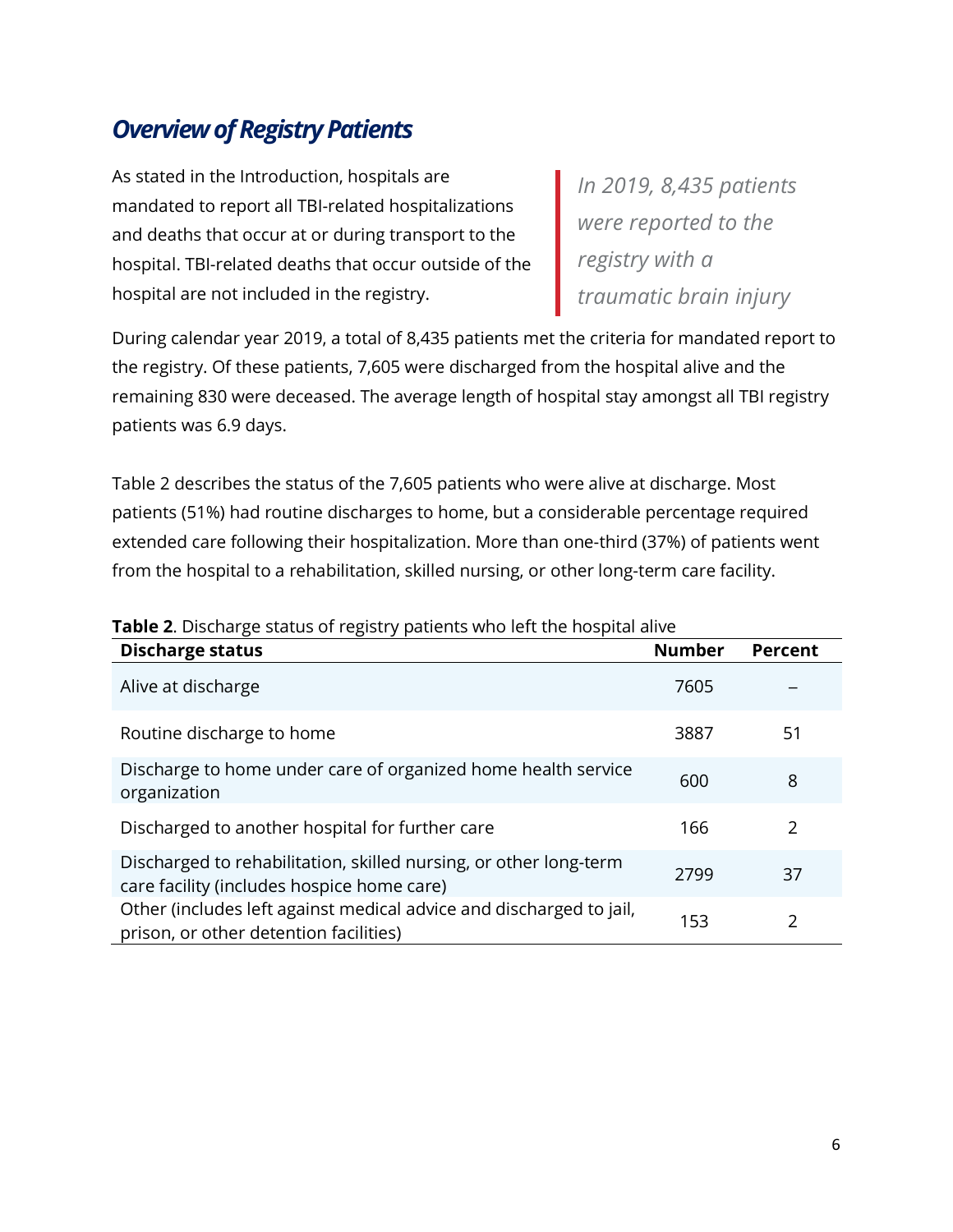# <span id="page-9-0"></span>*DemographicCharacteristics of TBI Patients*

The majority of traumatic brain injuries reported to the registry occurred in the adult population: 60% (N=5,021) of patients were over 54 years of age. More males (60%, N=5,025) sustained traumatic brain injuries than females, and this difference was seen within nearly all

*60% of TBI patients were adults over 54 years of age*

age groups. However, within the oldest age group, ages 85 and over, the trend changed and most patients were female.



**Figure 4**. Number of TBI registry patients by age group and sex, 2019

**Figure 5**. TBI registry patients under the age of 65 by sex, 2019. (N=4,468)

Excluding the senior population, the gender difference widened (Figure 5). Amongst TBI patients less than 65 years of age (N=4,468), 68% (N=3,047) were male. The age group with the largest gender gap was from 15 to 24 years, where the number of male TBI patients was nearly three times that of female TBI patients.

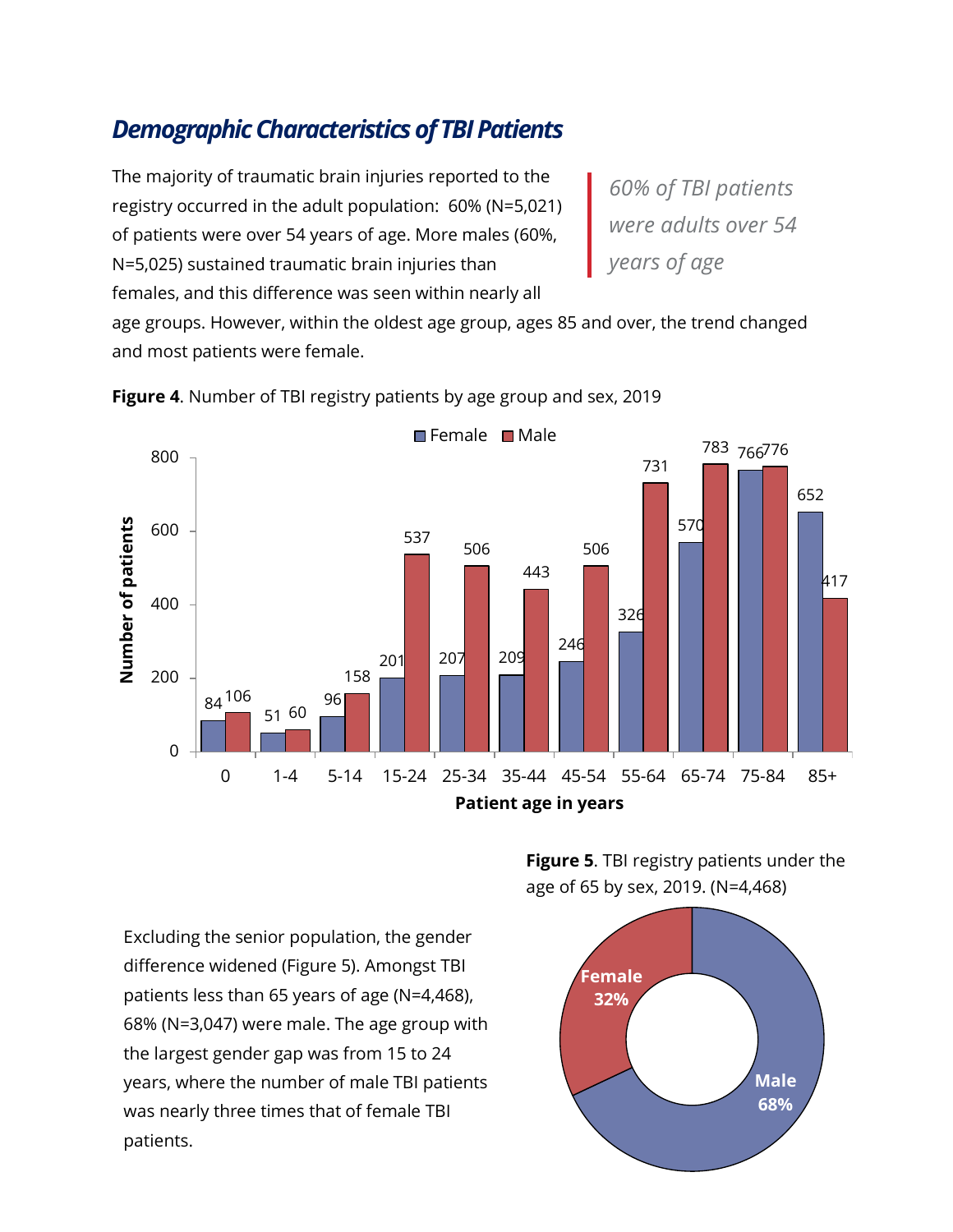The racial/ethnic demographics of the TBI patients reported to the registry reflect the demographics of Tennessee as a whole. Overall, 77% of patients were White non-Hispanic (Figure 6). When examining gender differences by the three main racial/ethnic groups, different patterns emerged. The male majority seen amongst TBI patients overall was much more pronounced for non-Hispanic Black and Hispanic patients than non-Hispanic White (Figure 7). Among non-Hispanic White patients, 58% were male compared to 67% of non-Hispanic Black patients and 75% of Hispanic patients. The age distribution of TBI patients also differed greatly across the racial/ethnic groups. Non-Hispanic White patients were older than non-Hispanic Black and Hispanic. The average age of



non-Hispanic Black (46 years) and Hispanic patients (35 years) was much younger than that of White non-Hispanic patients (59 years; Figure 8). Also, just over half (52%) of all non-Hispanic White patients were seniors 65 and older, but for non-Hispanic Black and Hispanic patients the percentage of senior patients was just 27% and 11% respectively.

<span id="page-10-0"></span>

**Figure 8**. Average age of TBI registry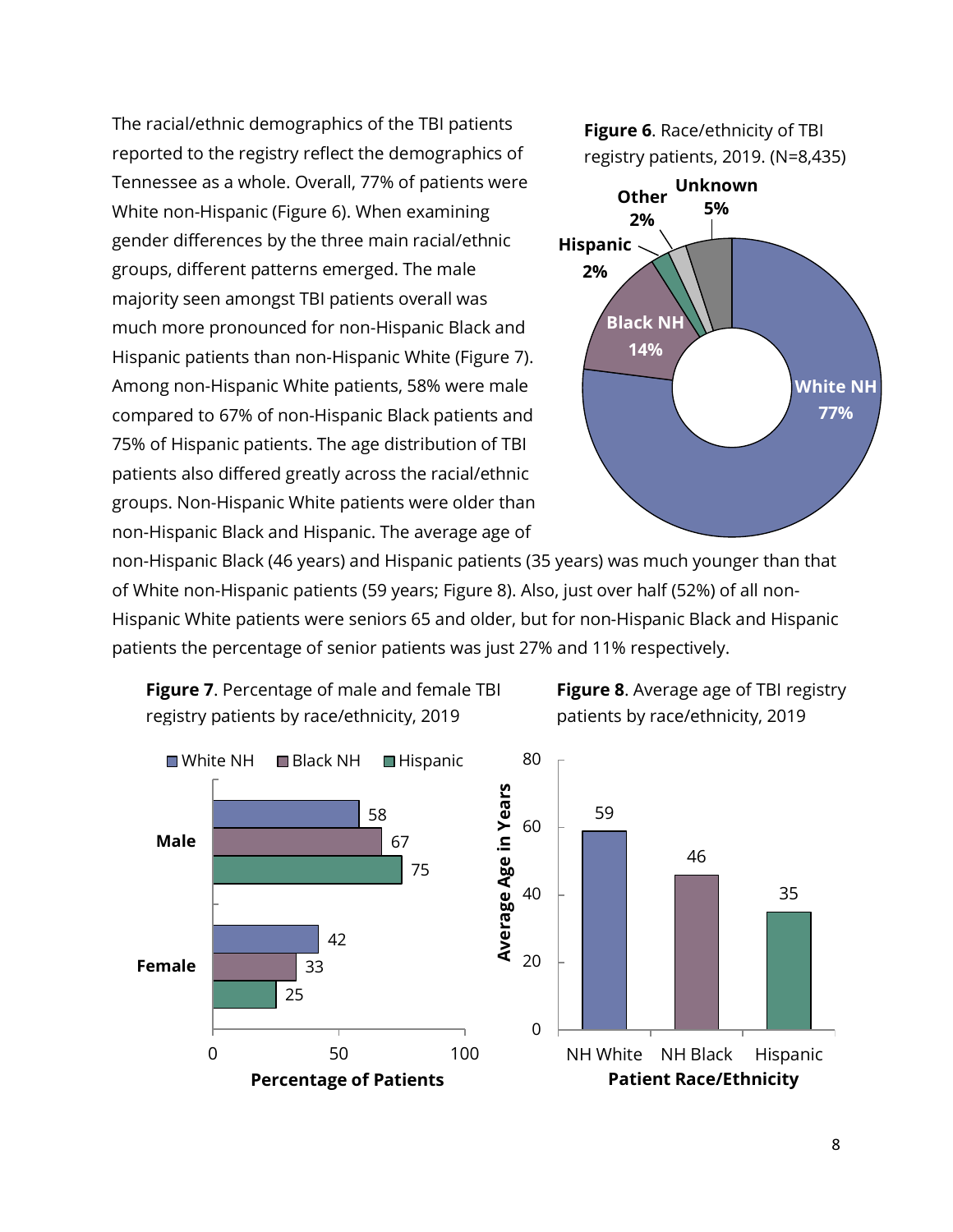# *Brain Injury Diagnoses*

Every patient reported to the registry had at least one traumatic brain injury diagnosis, and many patients had multiple types of TBI. By far, the most common traumatic brain injuries reported were categorized as intracranial injuries (Figure 9). Although this may not have been the primary TBI diagnosis in each ease, 94% (N=7,945) of registry patients were diagnosed with at least one





#### **Type of Traumatic Brain Injury**

intracranial injury. Skull fractures were the next most common type of TBI, diagnosed in 22% (N=1,894) of registry patients. The other types of TBI were comparatively extremely uncommon amongst registry patients.

Figure 10 shows the cause of injury for patients with two main types of TBI diagnoses, intracranial injuries and skull fractures, and for patients with concussions, the least severe variety of intracranial injury. Accidental falls were the most common cause of injury for skull fractures and intracranial injuries overall, but motor vehicle crashes were slightly more prevalent than falls as the cause of injury for concussion patients.

**Figure 10**. Cause of injury amongst registry patients diagnosed with skull fracture, intracranial injury, and concussion, 2019

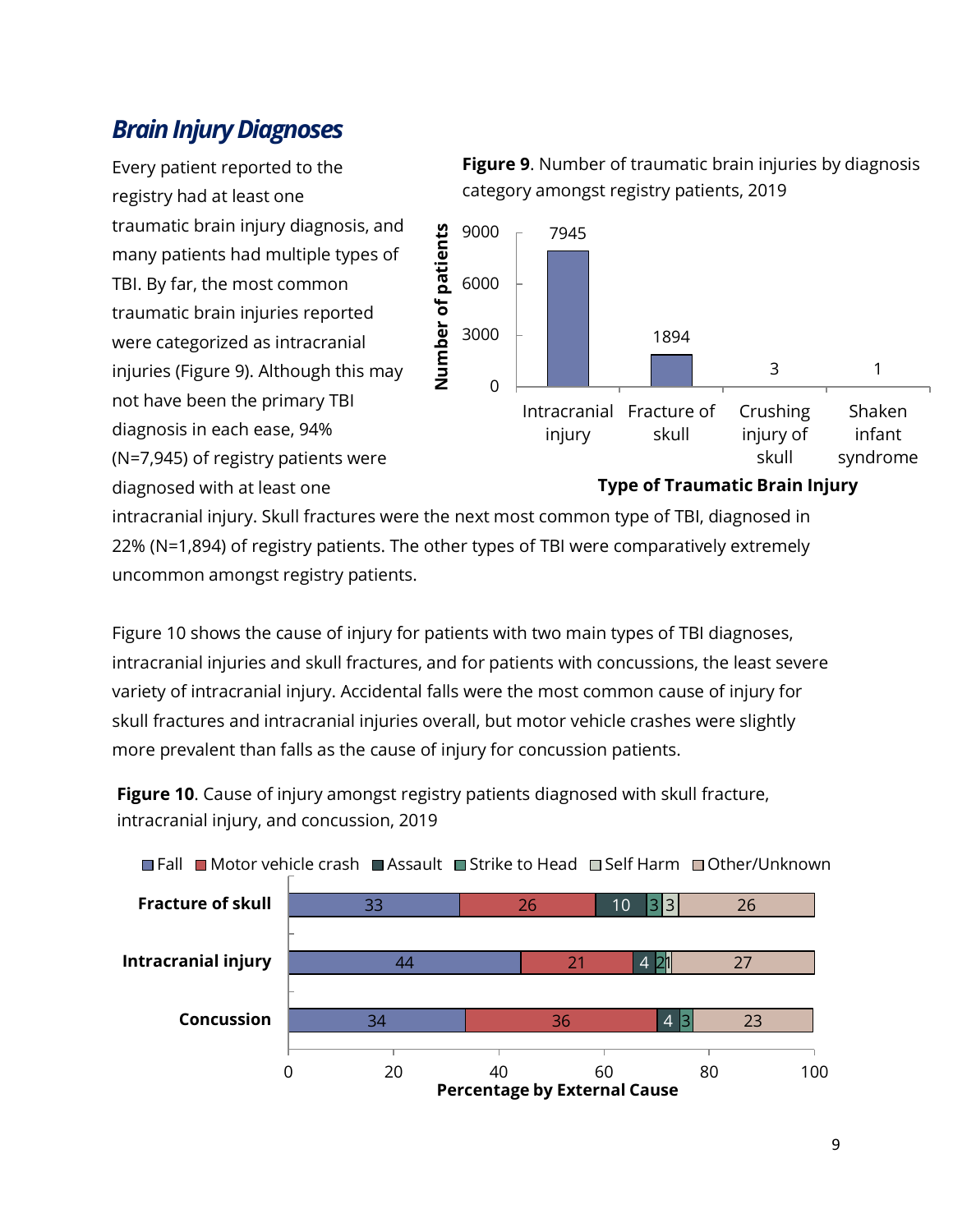The traumatic brain injuries reported to the registry are classified as mild, moderate, severe or penetrating. The criteria for each severity level are listed in Table 3. For patients with multiple types of TBI, the highest level of severity was assigned. For example, a patient diagnosed with one type of 'mild' TBI and another type of

**Figure 11.** TBI severity level for registry patients, 2019. (N=8,435)



'moderate' TBI would be classified as 'moderate'. Most registry patients (80%) sustained moderate TBIs, with smaller percentages diagnosed with mild (12%), severe (4%), and penetrating (3%) brain injuries (Figure 11).

| Mild TBI                                                                                                                                                                                                                                                                                  | Moderate TBI                                                                                                                                                                                                                                                                                                                                                                                                                           | Severe TBI                                                                                                                                                                                                                                                            | <b>Penetrating TBI</b>                                                                                                                            |
|-------------------------------------------------------------------------------------------------------------------------------------------------------------------------------------------------------------------------------------------------------------------------------------------|----------------------------------------------------------------------------------------------------------------------------------------------------------------------------------------------------------------------------------------------------------------------------------------------------------------------------------------------------------------------------------------------------------------------------------------|-----------------------------------------------------------------------------------------------------------------------------------------------------------------------------------------------------------------------------------------------------------------------|---------------------------------------------------------------------------------------------------------------------------------------------------|
| Confused or<br>$\blacktriangleright$<br>disoriented state<br>which lasts less<br>than 24 hours<br>or<br>Loss of<br>$\blacktriangleright$<br>consciousness for<br>up to 30 minutes<br>or<br>Memory loss<br>➤<br>lasting less than<br>24 hours<br><b>Excludes penetrating</b><br><b>TBI</b> | Confused or<br>➤<br>disoriented state<br>which lasts more<br>than 24 hours<br>or<br>Loss of<br>$\triangleright$<br>consciousness for<br>more than 30<br>minutes, but less<br>than 24 hours<br>or<br>Memory loss<br>$\blacktriangleright$<br>lasting more than<br>24 hours, but less<br>than 7 days<br>or<br>Meets criteria for<br>$\blacktriangleright$<br>mild TBI, but with<br>an abnormal CT<br>scan<br>Excludes<br>penetrating TBI | Confused or<br>≻<br>disoriented state<br>which lasts more<br>than 24 hours<br>or<br>Loss of<br>$\blacktriangleright$<br>consciousness for<br>more than 24<br>hours<br>or<br>Memory loss<br>≻<br>lasting more than<br>seven days<br><b>Excludes penetrating</b><br>TBI | Head injury in<br>$\blacktriangleright$<br>which the scalp,<br>skull, and dura<br>mater (the outer<br>layer of the<br>meninges) are<br>penetrated |

#### **Table 3**. Criteria for levels of TBI severity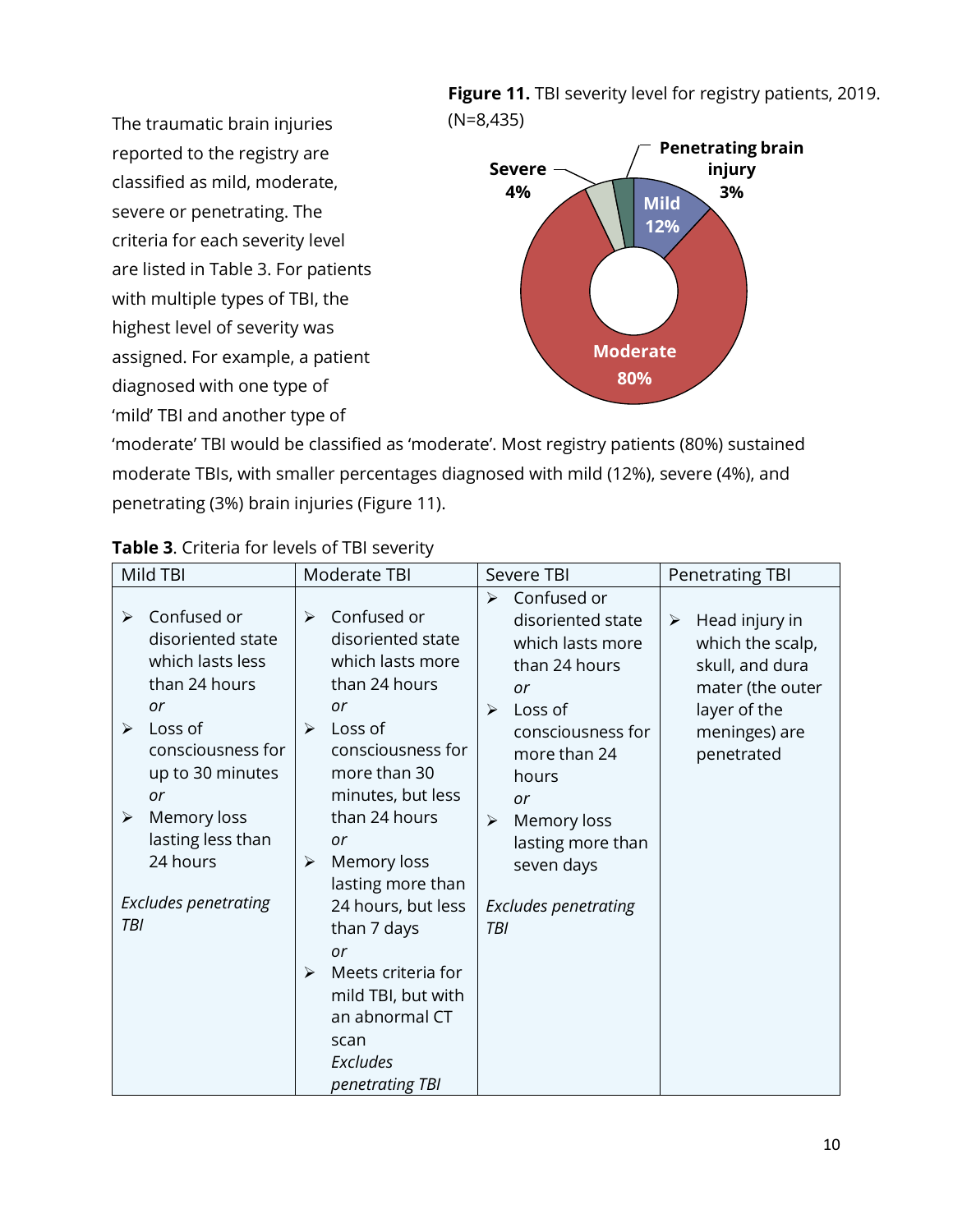# <span id="page-13-0"></span>*External Cause*

External cause refers to the mechanism by which a patient sustained their traumatic brain injury. Hospital reporters are not required to include this information, as the mechanism is often unknown, but they are encouraged to capture this whenever possible. For 2019, 79% of registry patients had information about the external cause of injury, a fourpercentage point decrease from 2018.

Overall, falls were the most common cause of injury at 43% (N=3,664) of registry



**Figure 12.** Cause of injury amongst registry patients, 2019. (N=8,435)

patients followed by motor vehicle crashes at 21% (N=1,812) (Figure 12). Cause of injury differed greatly by age, with accidental falls by far the most common cause for children less than five and adults 65 and older and motor vehicle crashes making up a larger proportion of injuries for the age groups in between. Figure 13 demonstrates that while the number of motor vehicle-related TBIs remained roughly consistent in the older four age groups shown, the number of fall-related TBIs increased sharply for adults 65 and older.



**Figure 13.** External cause of injury by patient age, 2019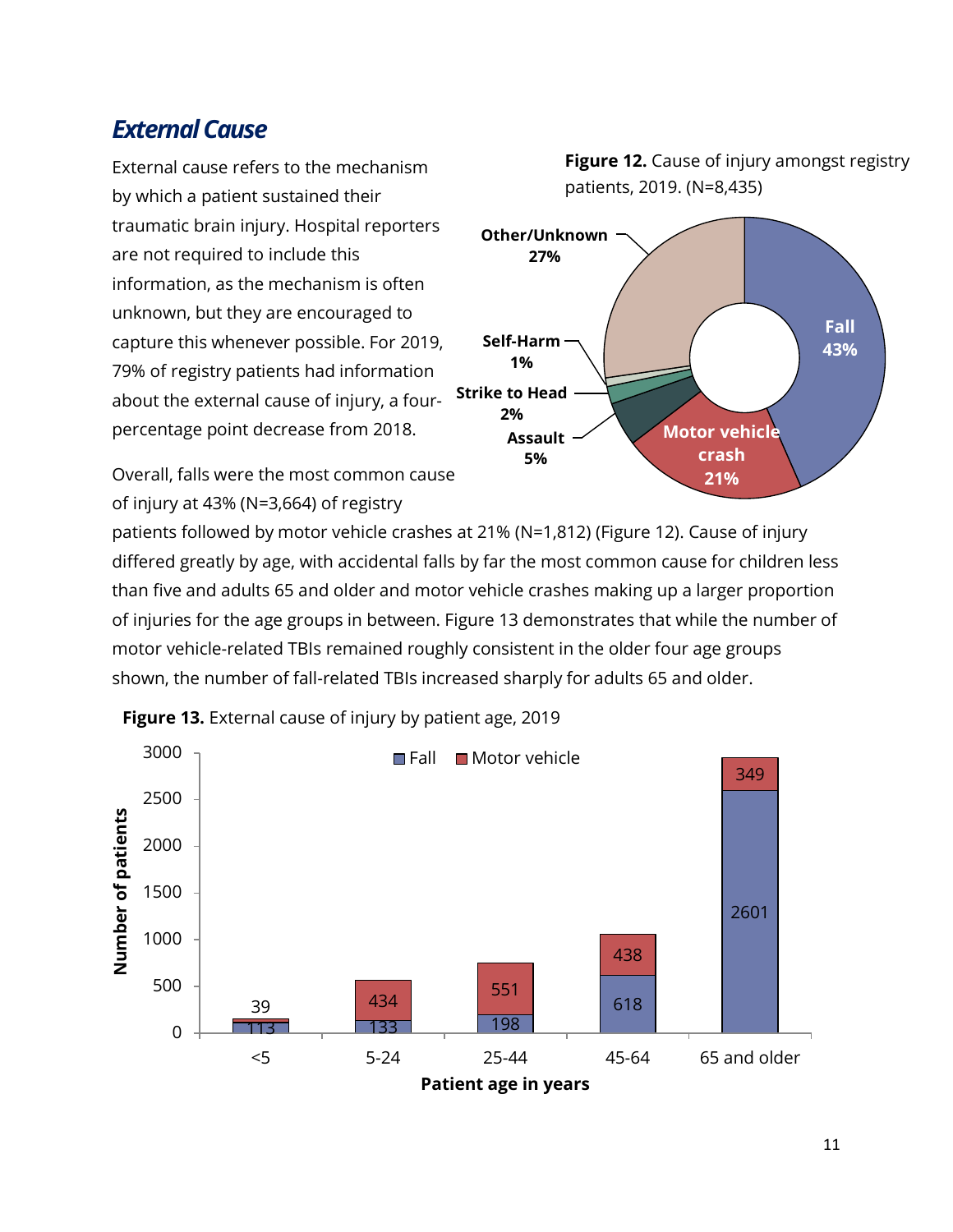The severity of injury also varied by external cause. Figure 14 shows the percentage of TBIs assigned to each severity level for the five main external causes examined and for motorcycle-related injuries, a subset of motor vehicle. Although TBIs caused by self-harm represented just 1% (N=92) of TBIs overall, these injuries were most likely to be categorized as severe and as penetrating brain injuries. This increased lethality reflects the dominant method of self-harm amongst these cases: 76% involved a firearm.



**Figure 14.** Severity of injury by external cause, 2019

The male majority amongst TBI cases overall increased substantially within injuries by certain causes (Figure 15). For injuries caused by intentional self-harm and motorcycle crashes, males represented 80% and 89% of cases, respectively.



**Figure 15.** Percentage of male and female TBI registry patients by external cause, 2019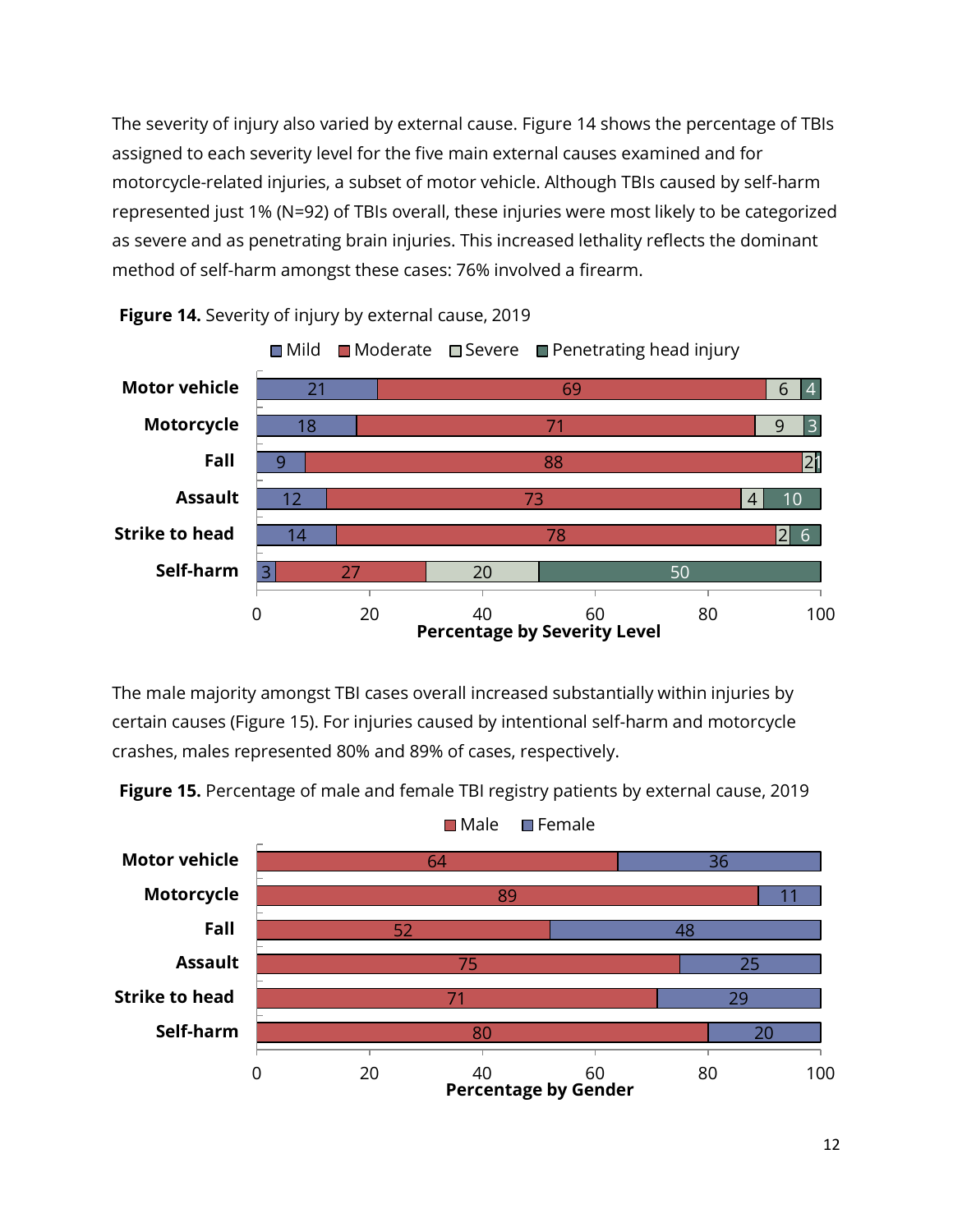# <span id="page-15-0"></span>*Patient Residence by State and County*

### **Patient Residence by State**

Approximately 76% (N=6,434) of TBI registry patients were Tennessee residents, while the remaining 24% (N=2,001) involved non-residents, primarily from bordering states (Table 4).

| <b>Patient State of Residence</b> | <b>Number of Patients</b> | <b>Percent of Patients</b> |
|-----------------------------------|---------------------------|----------------------------|
| Tennessee                         | 6434                      | 76.3                       |
| Mississippi                       | 373                       | 4.4                        |
| Kentucky                          | 367                       | 4.4                        |
| Georgia                           | 356                       | 4.2                        |
| Virginia                          | 245                       | 2.9                        |
| Arkansas                          | 207                       | 2.5                        |
| <b>Other States</b>               | 453                       | 5.4                        |

**Table 4**. State of residence for 8,435 TBI registry patients, 2019

### **Top Tennessee Counties**

Figure 16 demonstrates the ten Tennessee counties with the highest rate of TBI registry patients per 100,000 residents, after adjusting for the counties' age distribution to make for a fair comparison. Among the top ten counties, the rates of TBI ranged from 141.9 (Grundy County) to 117.5 patients per 100,000 residents (Tipton County). A full listing of counties can be found in the Appendix on page 16.

**Figure 16**. Top ten Tennessee counties by age-adjusted rate of TBI per 100,000 residents.



**State Rate: 85.6**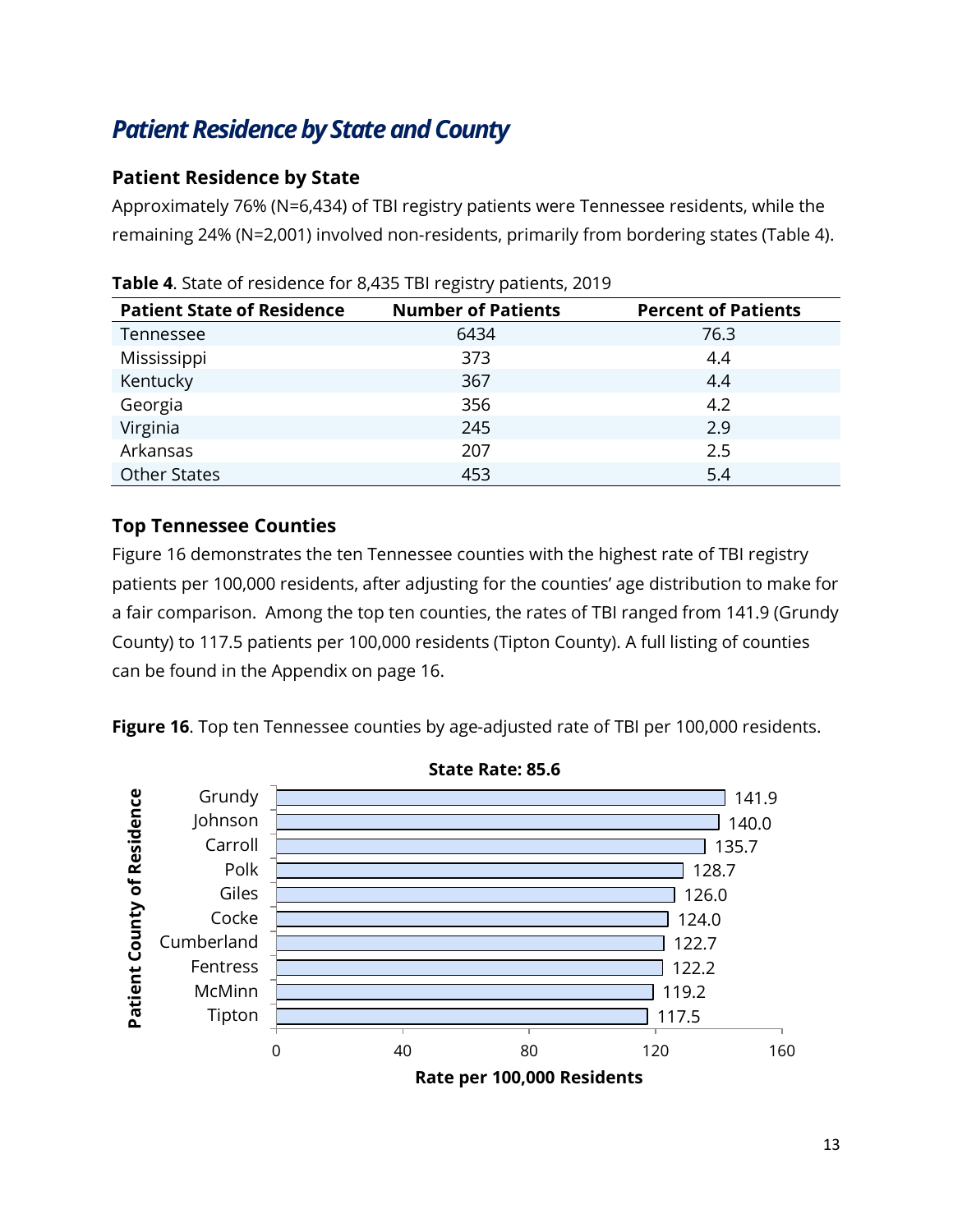# <span id="page-16-0"></span>**Annual Trend in TBI Registry Patients**

Though the TBI registry has been collecting patient data since 1996, Figure 17 includes the total number of registry patients and the number of TN patients per 100,000 state residents for only 2016 to 2019. This is because the ICD-10-CM coding system described on page 4 was introduced at the end of 2015. The shift to this new coding system represented a change in the way TBI patients are captured, making it difficult to compare the trend across the transition. For this reason, the Program chooses to present annual data from 2016 and onwards whenever possible. Nonetheless, historical registry data are available upon request.

Over this most recent time frame, approximately 7,900 TBI patients on average have been reported to the registry each year. The total number of TBI registry patients for 2019 represented a 5.1% increase from the total number of patients for 2018 and a 10.7% increase from 2016. The percentage of total registry patients who were Tennessee residents was consistent at approximately 75%.



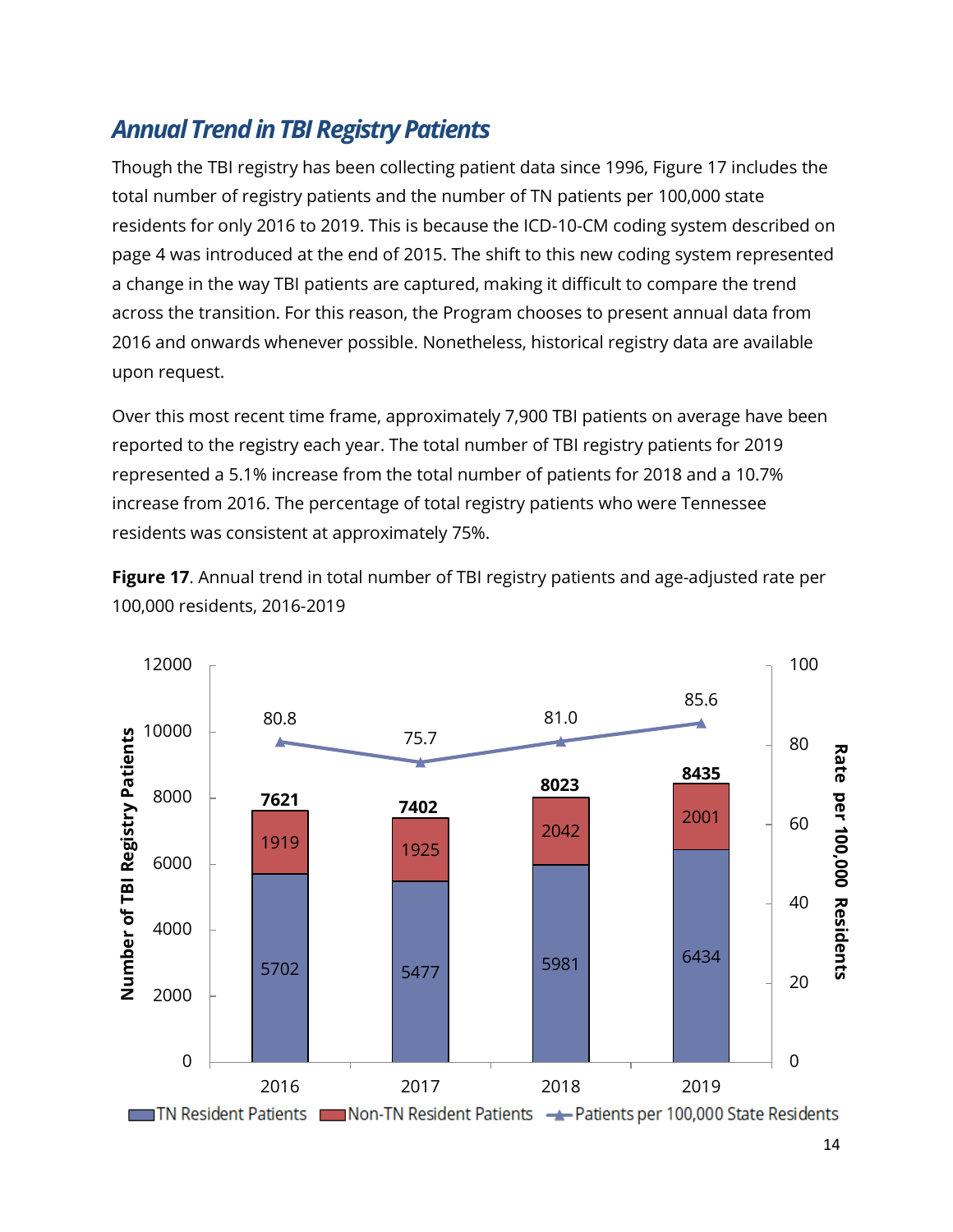Figures 18 and 19 show the rate of TBI by type of diagnosis and by external cause of injury. Of the major diagnosis types, intracranial injuries had the largest increase in annual rate, climbing by 10% from 2016 to 2019. The rates for skull fracture and concussion (the least severe variety of intracranial injuries) remained relatively constant during this time.



**Figure 18**. Age-adjusted rate of TBI per 100,000 residents by diagnosis type, 2016-2019

The trend in TBI varies by external cause of injury. As seen in Figure 19, falls have remained the leading cause of injury over the past four years. Also, the gap between the two leading causes, falls and motor vehicle crashes, narrowed in 2017, but widened with the increase of fall-related TBI in 2018 and 2019. Specifically, fall-related TBIs occurred at about twice the rate of motor vehicle crash-related TBIs among Registry patients in 2018 and 2019.



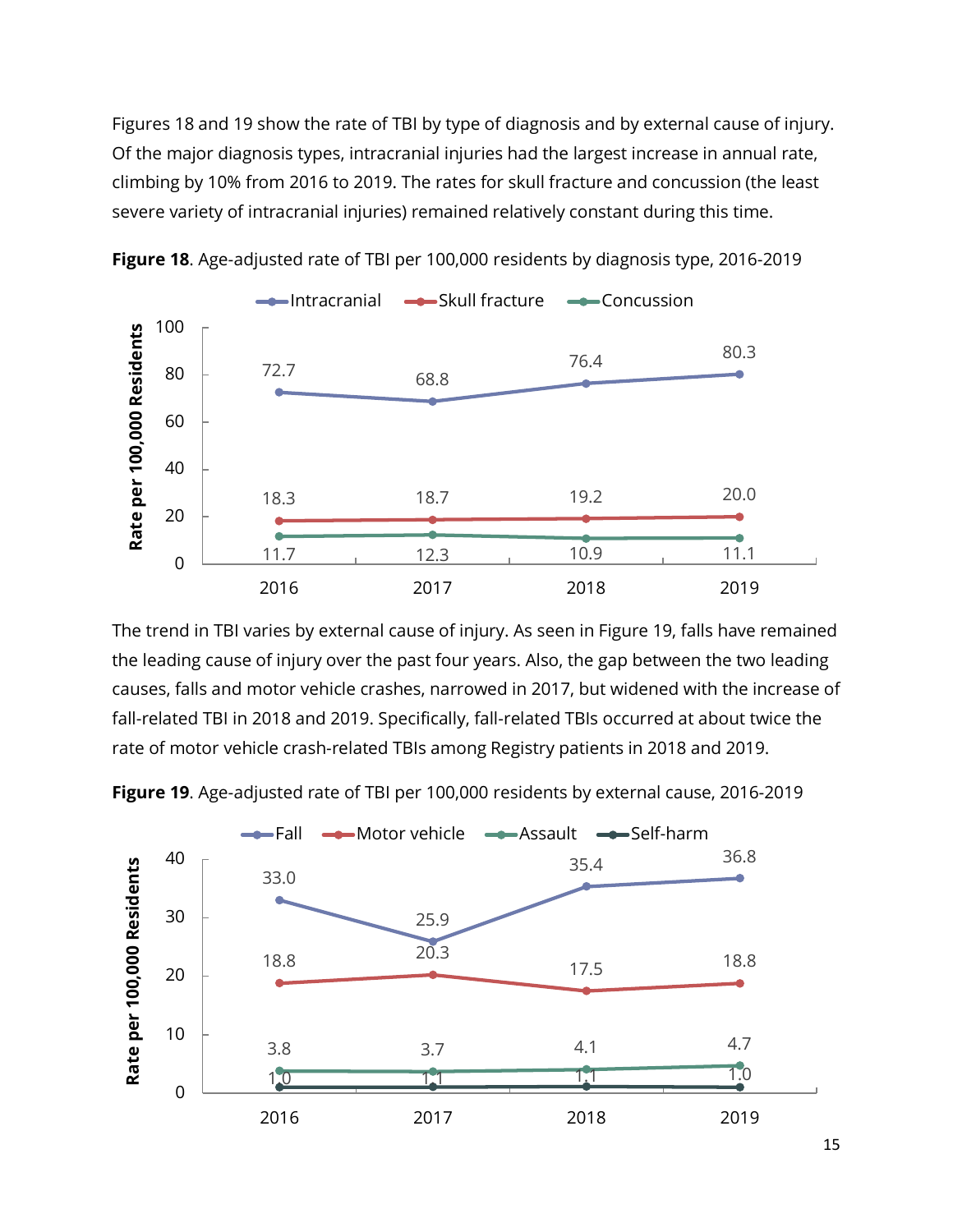# <span id="page-18-0"></span>*Conclusion*

Traumatic brain injury contributes to a significant proportion of death and disability in the State of Tennessee. Fortunately, T.C.A. 68-55-203 has enabled the TBI Program to offer assistance to over 80,000 Tennesseans with brain injury since this legislation came into effect. Continuous surveillance of TBI allows for targeted interventions that may alleviate this burden moving forward.

Advancements in neurological science and clinical care allow for improved intervention and better long-term outcomes for TBI patients. However, these injuries still occur at alarming rates and often, patients are still in need of long-term assistance. The findings in this report not only emphasize the continued need for these TBI patient resources in Tennessee, but also highlight the opportunity to enhance TBI prevention efforts across the state.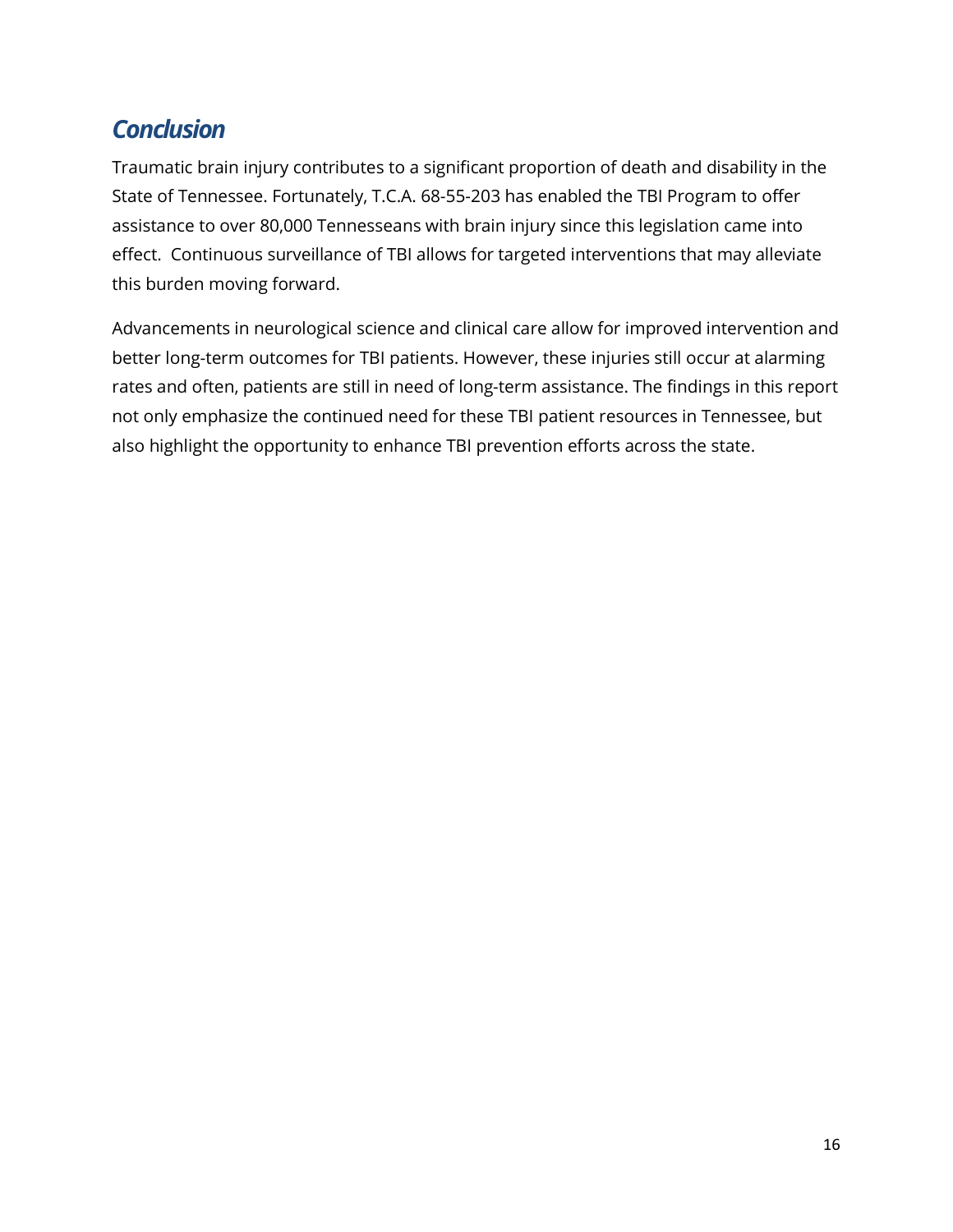# <span id="page-19-0"></span>**Appendix**

The following table includes the number of TBI registry patients and number of patients per 100,000 county residents for each county of Tennessee. For counties that had fewer than 20 TBI registry patients in 2019, the number of patients per 100,000 residents is suppressed (marked with a dash) because it is too unreliable to be useful for comparison. Counties are also ranked in descending order (i.e., the county with the highest number of TBI registry patients per 100,000 residents has a rank of 1). Ranks were only assigned for counties that had at least 20 TBI registry patients and therefore extend from 1 (highest rate of TBI) to 71 (lowest rate of TBI).

| <b>County</b>  | <b>Number of TBI Registry Patients</b> | <b>Rate of TBI Registry Patients per</b><br>100,000 County Residents (Age-<br><b>Adjusted)</b> | <b>Rank</b>    |
|----------------|----------------------------------------|------------------------------------------------------------------------------------------------|----------------|
| Anderson       | 77                                     | 73.5                                                                                           | 55             |
| <b>Bedford</b> | 35                                     | 68.1                                                                                           | 61             |
| Benton         | 13                                     |                                                                                                |                |
| Bledsoe        | 17                                     |                                                                                                |                |
| <b>Blount</b>  | 133                                    | 82.8                                                                                           | 43             |
| <b>Bradley</b> | 102                                    | 86.6                                                                                           | 36             |
| Campbell       | 44                                     | 89.8                                                                                           | 32             |
| Cannon         | 9                                      |                                                                                                |                |
| Carroll        | 42                                     | 135.7                                                                                          | 3              |
| Carter         | 46                                     | 55.1                                                                                           | 68             |
| Cheatham       | 40                                     | 92.2                                                                                           | 29             |
| Chester        | 11                                     |                                                                                                |                |
| Claiborne      | 32                                     | 83.7                                                                                           | 42             |
| Clay           | 6                                      |                                                                                                |                |
| Cocke          | 51                                     | 124.0                                                                                          | 6              |
| Coffee         | 28                                     | 45.2                                                                                           | 71             |
| Crockett       | 9                                      |                                                                                                |                |
| Cumberland     | 90                                     | 122.7                                                                                          | $\overline{7}$ |
| Davidson       | 714                                    | 104.1                                                                                          | 18             |
| Decatur        | 12                                     |                                                                                                |                |
| <b>DeKalb</b>  | 25                                     | 77.0                                                                                           | 49             |
| Dickson        | 59                                     | 98.1                                                                                           | 22             |
| Dyer           | 34                                     | 76.0                                                                                           | 52             |
| Fayette        | 33                                     | 69.2                                                                                           | 59             |
| Fentress       | 25                                     | 122.2                                                                                          | 8              |

*Continued on next page*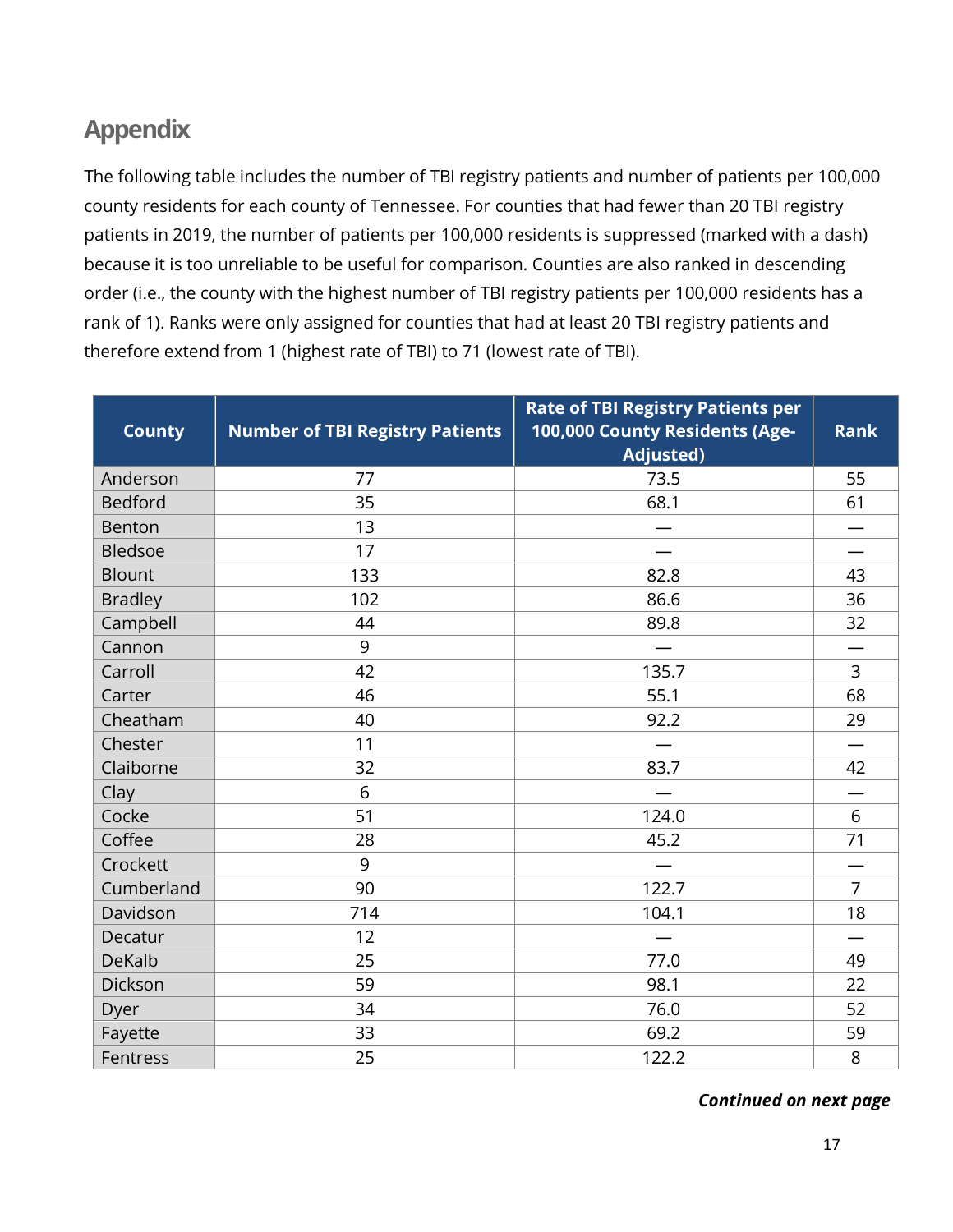|                |                                        | <b>Number of TBI Registry Patients</b> |                |
|----------------|----------------------------------------|----------------------------------------|----------------|
| <b>County</b>  | <b>Number of TBI Registry Patients</b> | per 100,000 County Residents           | <b>Rank</b>    |
|                |                                        | (Age-Adjusted)                         |                |
| Franklin       | 39                                     | 85.1                                   | 39             |
| Gibson         | 26                                     | 46.2                                   | 70             |
| Giles          | 46                                     | 126.0                                  | 5              |
| Grainger       | 32                                     | 113.8                                  | 11             |
| Greene         | 55                                     | 63.7                                   | 64             |
| Grundy         | 20                                     | 141.9                                  | $\mathbf{1}$   |
| Hamblen        | 53                                     | 70.0                                   | 58             |
| Hamilton       | 389                                    | 92.8                                   | 27             |
| Hancock        | 5                                      |                                        |                |
| Hardeman       | 26                                     | 85.7                                   | 37             |
| Hardin         | 33                                     | 111.3                                  | 13             |
| <b>Hawkins</b> | 61                                     | 98.8                                   | 21             |
| Haywood        | 6                                      |                                        |                |
| Henderson      | 24                                     | 76.8                                   | 50             |
| Henry          | 29                                     | 80.1                                   | 47             |
| Hickman        | 27                                     | 101.7                                  | 19             |
| Houston        | 11                                     |                                        |                |
| Humphreys      | 23                                     | 110.6                                  | 14             |
| Jackson        | 8                                      |                                        |                |
| Jefferson      | 51                                     | 80.6                                   | 46             |
| Johnson        | 26                                     | 140.0                                  | $\overline{2}$ |
| Knox           | 472                                    | 91.5                                   | 30             |
| Lake           | 11                                     |                                        |                |
| Lauderdale     | 21                                     | 80.7                                   | 45             |
| Lawrence       | 42                                     | 81.1                                   | 44             |
| Lewis          | 11                                     |                                        |                |
| Lincoln        | 23                                     | 63.3                                   | 65             |
| Loudon         | 61                                     | 72.9                                   | 57             |
| Macon          | 27                                     | 109.3                                  | 15             |
| Madison        | 73                                     | 68.6                                   | 60             |
| Marion         | 29                                     | 84.2                                   | 41             |
| Marshall       | 24                                     | 64.4                                   | 63             |
| Maury          | 101                                    | 99.3                                   | 20             |
| McMinn         | 75                                     | 119.2                                  | 9              |
| McNairy        | 28                                     | 97.9                                   | 23             |
| <b>Meigs</b>   | 12                                     |                                        |                |
| Monroe         | 51                                     | 95.1                                   | 25             |

 *Continued on next page*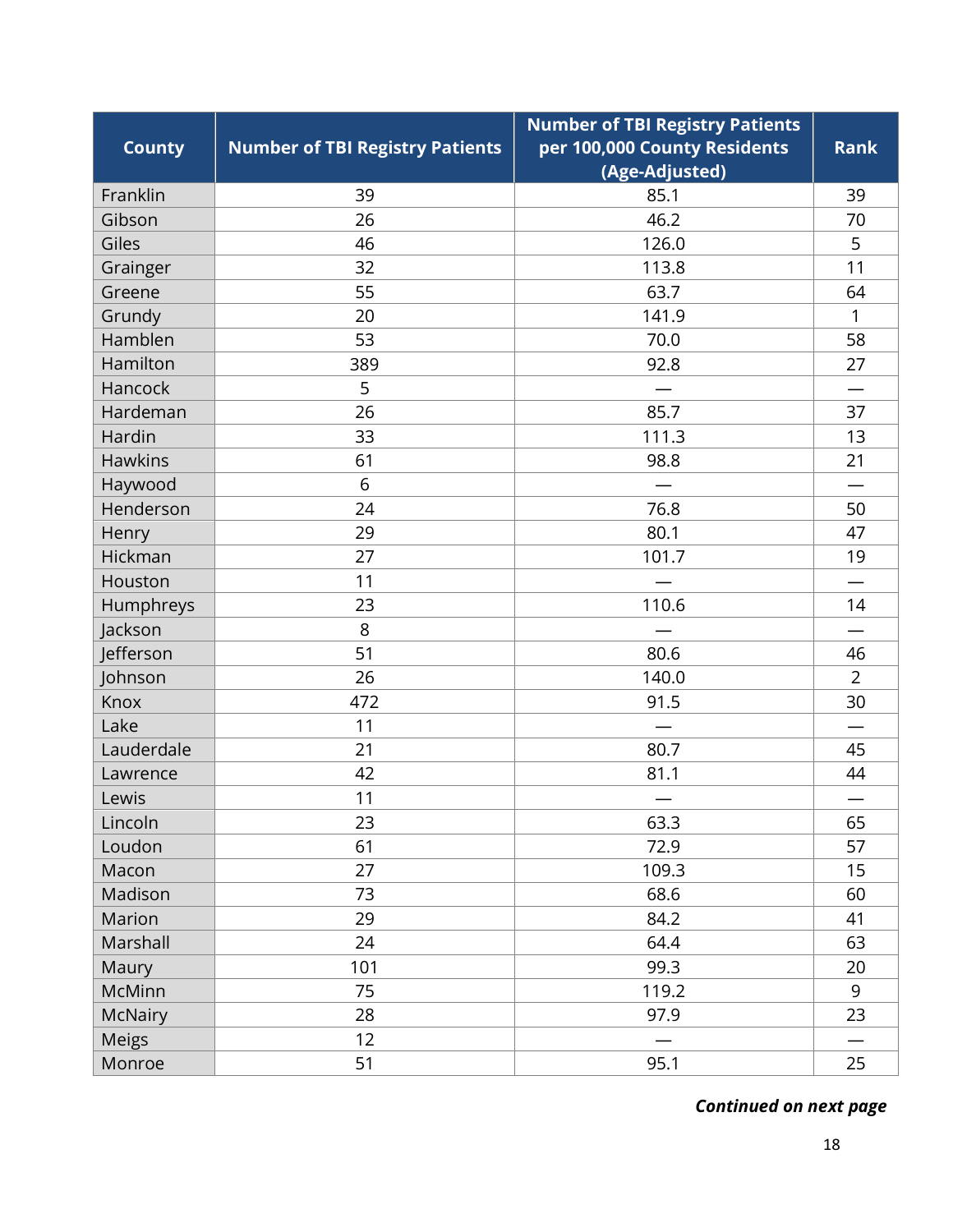|               |                                        | <b>Number of TBI Registry Patients</b> |             |
|---------------|----------------------------------------|----------------------------------------|-------------|
| <b>County</b> | <b>Number of TBI Registry Patients</b> | per 100,000 County Residents           | <b>Rank</b> |
|               |                                        | (Age-Adjusted)                         |             |
| Montgomery    | 131                                    | 76.7                                   | 51          |
| Moore         | 5                                      |                                        |             |
| Morgan        | 15                                     |                                        |             |
| Obion         | 23                                     | 61.0                                   | 66          |
| Overton       | 18                                     |                                        |             |
| Perry         | 9                                      |                                        |             |
| Pickett       | $3$                                    |                                        |             |
| Polk          | 25                                     | 128.7                                  | 4           |
| Putnam        | 78                                     | 85.4                                   | 38          |
| Rhea          | 36                                     | 92.6                                   | 28          |
| Roane         | 48                                     | 73.3                                   | 56          |
| Robertson     | 68                                     | 90.1                                   | 31          |
| Rutherford    | 219                                    | 75.2                                   | 54          |
| Scott         | 26                                     | 111.8                                  | 12          |
| Sequatchie    | 19                                     |                                        |             |
| Sevier        | 104                                    | 94.2                                   | 26          |
| Shelby        | 841                                    | 87.6                                   | 35          |
| Smith         | 21                                     | 95.3                                   | 24          |
| Stewart       | 18                                     |                                        |             |
| Sullivan      | 215                                    | 108.3                                  | 17          |
| Sumner        | 163                                    | 75.8                                   | 53          |
| Tipton        | 71                                     | 117.5                                  | 10          |
| Trousdale     | 11                                     |                                        |             |
| Unicoi        | 15                                     | 65.5                                   | 62          |
| Union         | 20                                     | 108.4                                  | 16          |
| Van Buren     | 5                                      |                                        |             |
| Warren        | 40                                     | 87.9                                   | 34          |
| Washington    | 124                                    | 85.0                                   | 40          |
| Wayne         | 12                                     |                                        |             |
| Weakley       | 21                                     | 52.9                                   | 69          |
| White         | 25                                     | 79.2                                   | 48          |
| Williamson    | 133                                    | 57.5                                   | 67          |
| Wilson        | 134                                    | 89.6                                   | 33          |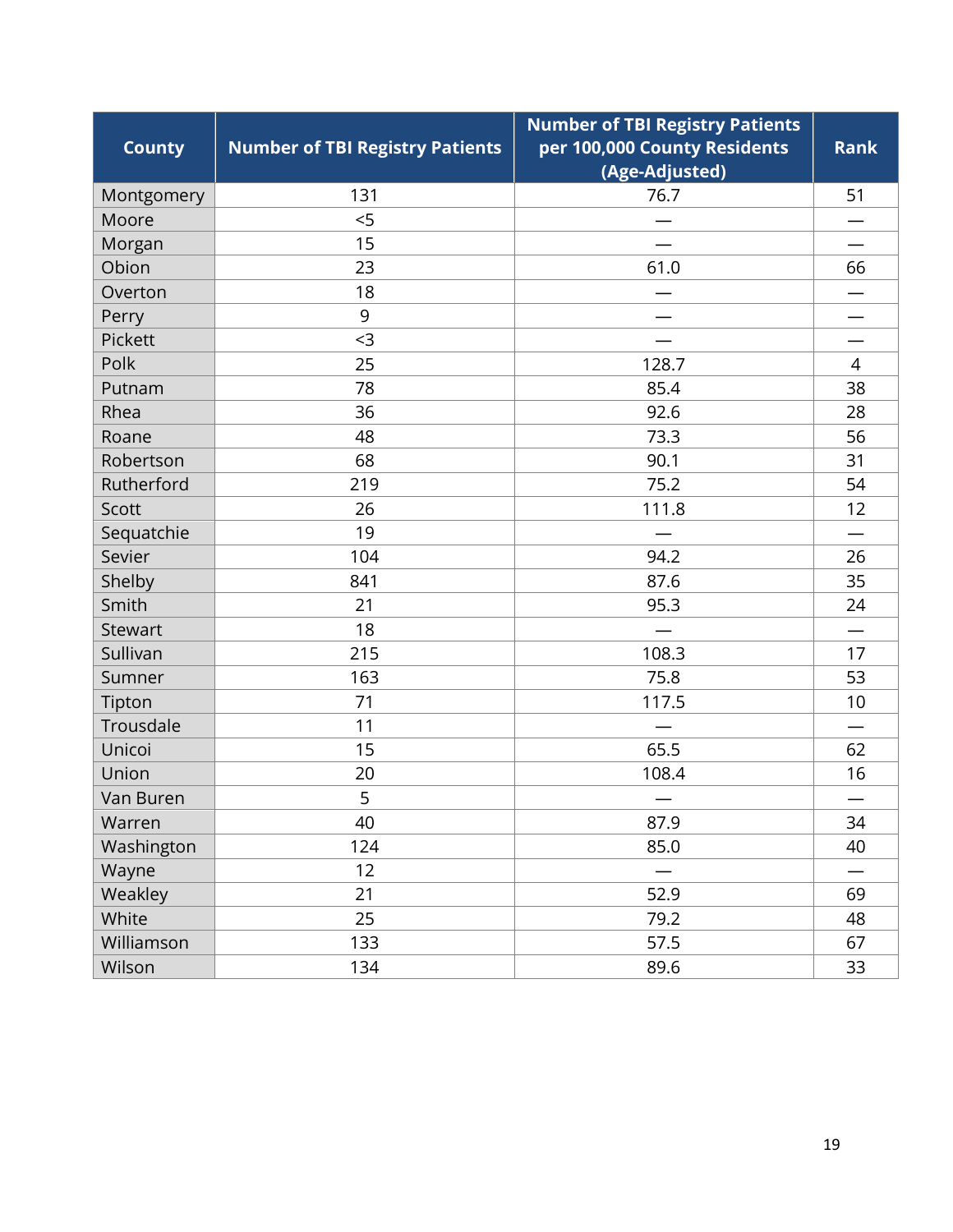# <span id="page-22-0"></span>**List of Tables**

# <span id="page-22-1"></span>**List of Figures**

| Figure 1. TBI-related deaths, hospitalizations, and ED visits among Tennessee residents     |
|---------------------------------------------------------------------------------------------|
|                                                                                             |
| Figure 2. Pyramid of traumatic brain injury showing which encounters meet criteria for      |
|                                                                                             |
| Figure 3. Hypothetical example of different hospital encounter types that could result from |
|                                                                                             |
|                                                                                             |
|                                                                                             |
|                                                                                             |
| Figure 7. Percentage of male and female TBI registry patients by race/ethnicity, 20198      |
|                                                                                             |
| Figure 9. Number of traumatic brain injuries by diagnosis category amongst registry         |
|                                                                                             |
| Figure 10. Cause of injury amongst registry patients diagnosed with skull fracture,         |
|                                                                                             |
|                                                                                             |
|                                                                                             |
|                                                                                             |
|                                                                                             |
| Figure 15. Percentage of male and female TBI registry patients by external cause, 201912    |
| Figure 16. Top ten Tennessee counties by age-adjusted rate of TBI per 100,000               |
|                                                                                             |
| Figure 17. Annual trend in total number of TBI registry patients and age-adjusted rate per  |
|                                                                                             |
| Figure 18. Age-adjusted rate of TBI per 100,000 residents by diagnosis type, 2016-201915    |
| Figure 19. Age-adjusted rate of TBI per 100,000 residents by external cause, 2016-201916    |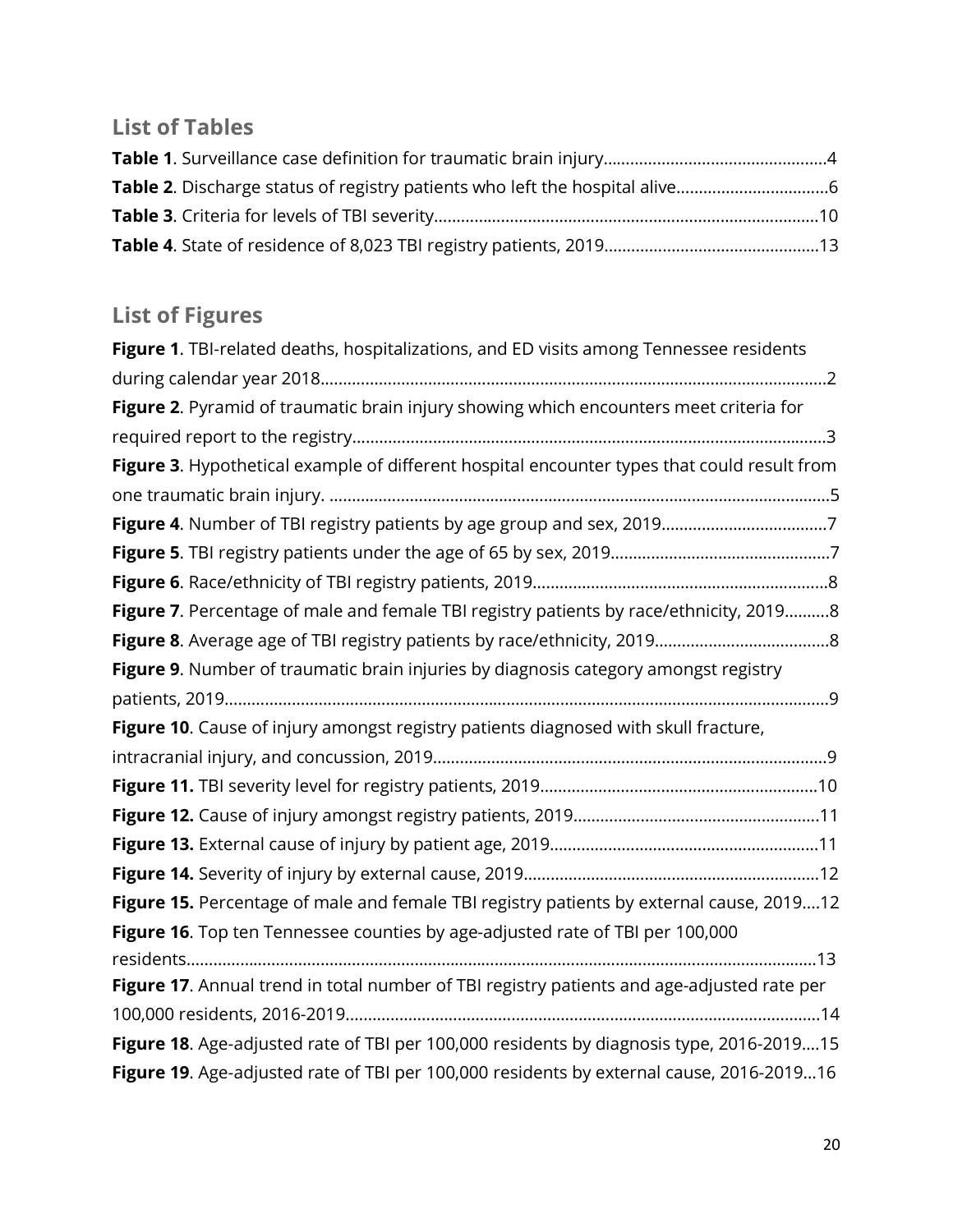# *Traumatic Brain Injury Program Report July 2019 – June 2020*

### *EXECUTIVE SUMMARY*

<span id="page-23-0"></span>In 1993, the Tennessee General Assembly passed legislation establishing the Traumatic Brain Injury (TBI) Program within the Department of Health. TBI Program staff, with guidance from a nine-member, Governor-appointed Advisory Council, is charged with expanding and revising existing state plans and services for persons with traumatic brain injuries. This report contains specific information concerning the progress made from July 2019 through June 2020 in each of the major components of the Traumatic Brain Injury Program.

Each year, approximately 6,000 Tennesseans are reported to the TBI Registry with a traumatic brain injury-related hospitalization or death. Survivors of TBI may experience impairments that affect their physical, cognitive, and behavioral functioning, which in turn impacts their ability to return to home, school, and work. Regardless of the cause, persons with brain injury and families may experience emotional and economic stress. The enabling legislation charges the TBI Program with improving services for persons with brain injury and their families.

#### *Key Accomplishments*

- In FY20, there were 118 participants in the TBI Family Support Program which provided direct financial assistance to persons with TBI.
- TBI Service Coordinators provided case management services to persons with TBI and their families; each served an average case load of 60 persons. They collectively provided information on TBI to over 9,823 callers.
- TBI Service Coordinators collectively conducted 60 educational presentations to a total of 1,193 persons and provided 42 conference and community event exhibits that were seen by 1,301 attendants.
- Supportive living services were provided to seven (7) persons with TBI living in two affordable and accessible apartment facilities in Memphis.
- Personal care services were provided to 24 residents of Crumley House Brain Injury Rehabilitation Center.
- Forty two adult and youth survivors of brain injury attended camp sessions.
- Brain Links staff provided 91 trainings to 3,699 participants.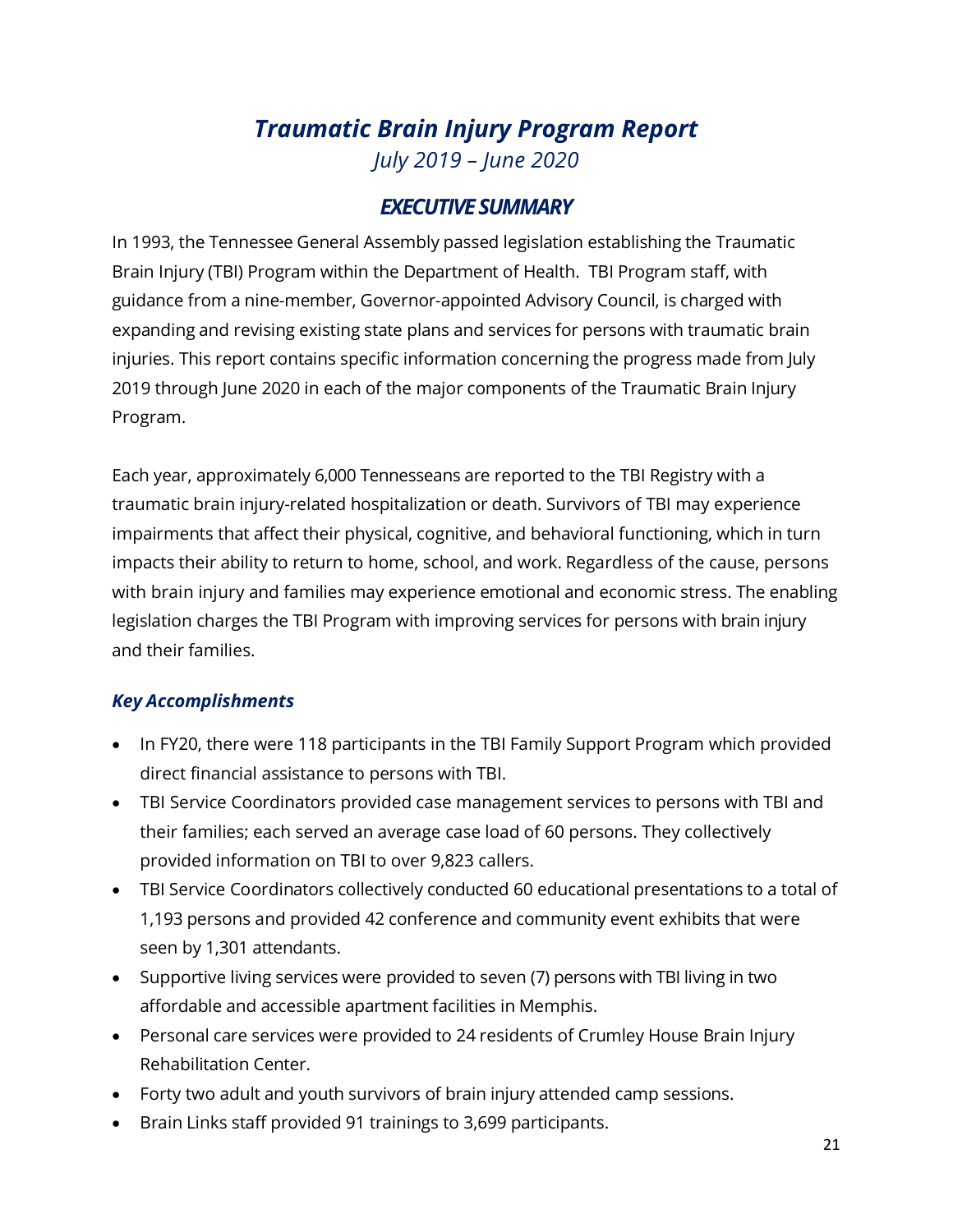# <span id="page-24-0"></span>*Introduction*

In 1993, in response to testimony presented by persons with brain injury from across the state, the Tennessee General Assembly established the Traumatic Brain Injury (TBI) Program within the Department of Health to address the unique needs of survivors and their families.

In Tennessee, approximately 8,000 people per year are reported to the TBI registry with a traumatic brain injury-related hospitalization or death. Of that number, approximately 6,000 are Tennessee residents, with the remaining number being residents of other states that are admitted to Tennessee hospitals. An additional 17,410 emergency department visits of Tennessee residents were related to a TBI during calendar year 2018 (the most recent data year). Persons with traumatic brain injury may experience impairments that affect their physical, cognitive and behavioral functioning, which in turn impacts their ability to return to home, school and work. Whether the injury is the result of a fall, motor vehicle accident, assault, or sports activity, these persons with brain injury and families may experience emotional and economic stress. The focus of the TBI Program is to improve services for persons with brain injury and their families.

This report contains specific information concerning progress made from July 2019 through June 2020 in each of the major components of the TBI Program, as well as pertinent historical information. The TBI Program is housed in the Department of Health, Division of Family Health and Wellness, Injury Prevention and Detection section. Currently, staff consists of a Program Director and an Epidemiologist that oversees the TBI registry.

The enabling legislation calls for the establishment of a state TBI registry and a TBI trust fund and describes the duties of the Coordinator. Each of these areas is addressed by first citing the Tennessee Code Annotated (T.C.A.) followed by a description of activities and progress.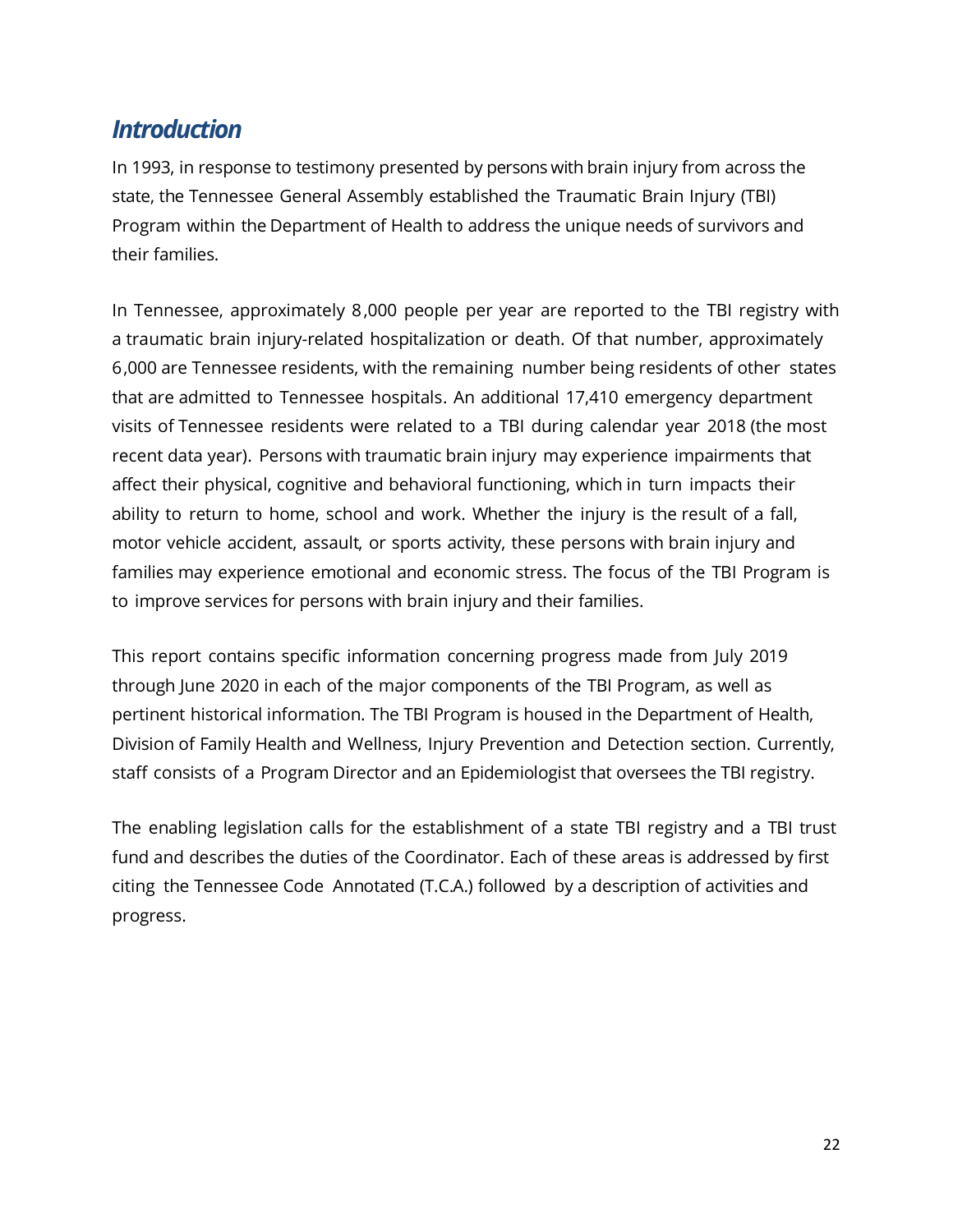#### <span id="page-25-0"></span>*Part 1. T.C.A68-55-102to 103.Advisory Council Established: Composition–Duties.*

The TBI Advisory Council was organized in accordance with the legislation to provide advice and guidance to the TBI Program staff. The nine-member Council is appointed by the Governor and includes representatives from the Departments of Education, Mental Health and Substance Abuse Services & Intellectual and Developmental Disabilities, and Human Services. An additional member represents health care professionals. Five of the nine members represent the category of TBI survivor, family member or primary caregiver. The Council was organized in 1994 and has met quarterly since that time. During FY20, the TBI Advisory Council was comprised of the following members:

| <b>Council member</b> | <b>Representation category</b> |  |
|-----------------------|--------------------------------|--|
|                       |                                |  |

| Joanna Bivins       | Department of Education                                   |
|---------------------|-----------------------------------------------------------|
| Amy Boulware        | Survivor, Family member, Primary Care Giver               |
| Pam Bryan           | Survivor, Family member, Primary Care Giver               |
| Avis Easley         | Department of Mental Health and Substance Abuse Services, |
|                     | Department of Intellectual and Development Disabilities   |
| Alicia Fitts        | Survivor, Family member, Primary Care Giver               |
| Mark Heydt, Chair   | <b>Health Care Professional</b>                           |
| Kaylin Moss         | Department of Human Services, Vocational Rehab            |
| <b>Brian Potter</b> | Survivor, Family member, Primary Care Giver               |
| Michelle Stanton    | Survivor, Family member, Primary Care Giver               |

The duties of the council are to advise the TBI Program Director, make recommendations, and perform other duties as necessary for the implementation of a state-wide plan to assist persons with TBI and their families. The Advisory Council is comprised of individuals dedicated to improving the lives of TBI survivors in Tennessee. Their recommendations have been invaluable to the development of the TBI Program.

In FY20, the TBI Advisory Council continued to utilize resources in the trust fund for the benefit of persons with TBI. The Council has developed a five-year plan to use these funds to directly assist persons with TBI and their families by implementing a TBI Family Support Program, modeled on the existing state Family Support Program in the Department of Intellectual and Developmental Disabilities. The program is designed to assist individuals with disability due to brain injury, allowing them along with their families to remain together in their homes and communities. Services are flexible and responsive to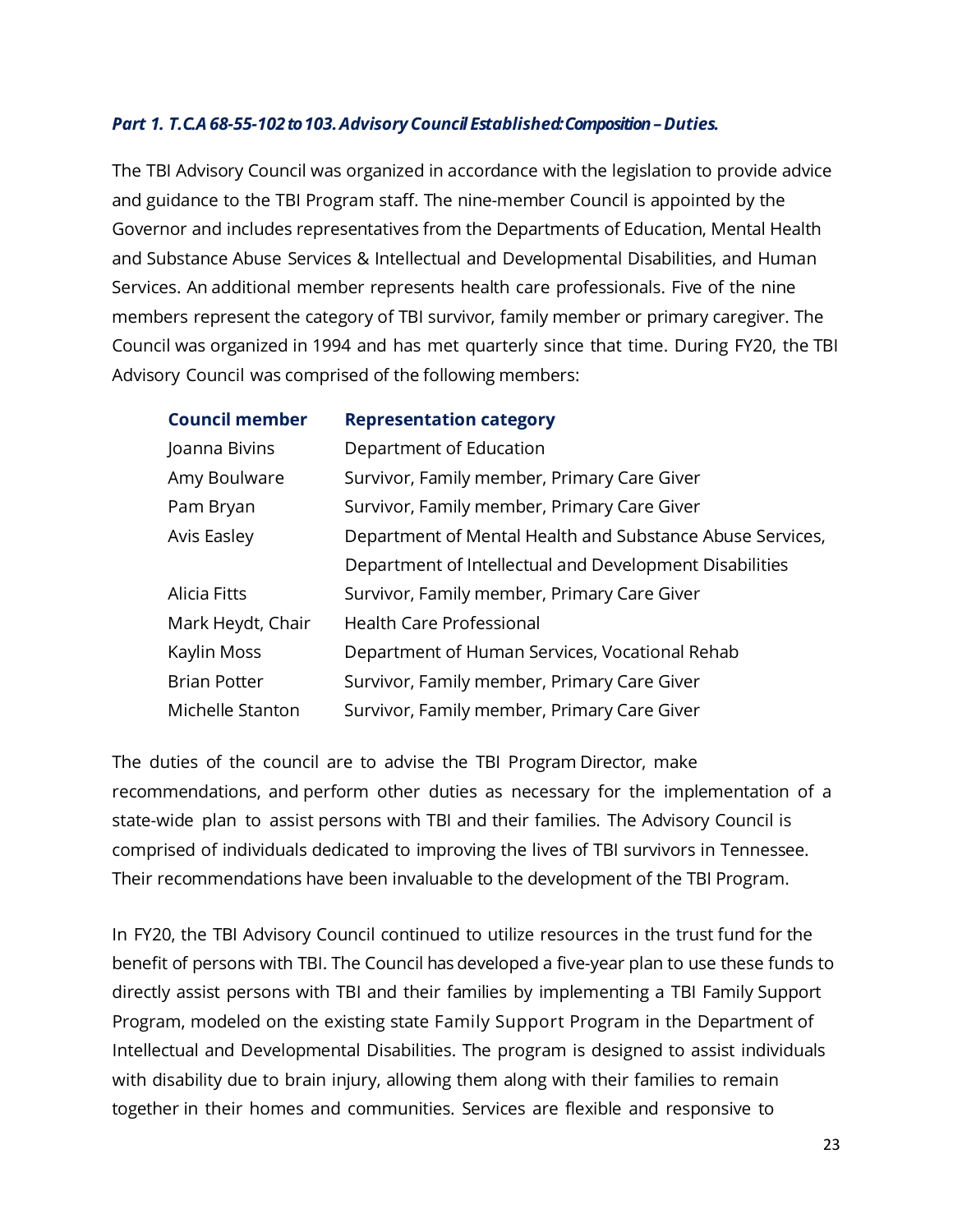families and their needs. During the third year, FY20, there were 118 participants in the TBI Family Support Program.

#### <span id="page-26-0"></span>*Part 2. T.C.A. 68-55-201. TBICoordinator tobe designated.*

*The commissioner shall create a full-time position within the department and designate a person as the TBI Coordinator to supervise and coordinate the development, implementation and enhancement of a registry and services system for persons with TBIs and provide sufficient staff to accomplish the effect and intent of this chapter. The TBI Coordinator shall, to the fullest extent possible, utilize the services of the advisory council in fulfilling the duties and responsibilities required by this chapter.*

The current full-time TBI Coordinator (Program Director) has been in place since November 2019, supervising and directing the program as described in this report. The previous Coordinator had been in place since 1994 and retired in November 2019. The TBI registry was established in 1994 along with the service system for persons with TBI. Staff includes the Program Director and the Epidemiologist that oversees the TBI registry. The Program Director consults with TBI Advisory Council members at least quarterly to secure their advice and guidance.

#### *T.C.A. 68-55-202. Duties.*

*(a) The TBI coordinator shall:*

*(1) Aggressively seek and obtain funding, on an ongoing basis, from all available sources, including but not limited to, Medicaid waivers and for expansion of the Medicaid program, private and federal funds needed to implement new state plans and services, and to expand and revise existing state plans and services for persons with TBIs, including case management.*

The TBI Program Director continuously seeks additional funding from all available sources.

**Medicaid Waiver:** The TBI community continues to promote the idea of a TBI-specific Medicaid waiver which some states have implemented. TennCare has existing home and community- based waivers to serve the elderly and disabled for which survivors of brain injury may be eligible.

**Federal Grant Award**: Since 2000, the TDH Traumatic Brain Injury Program has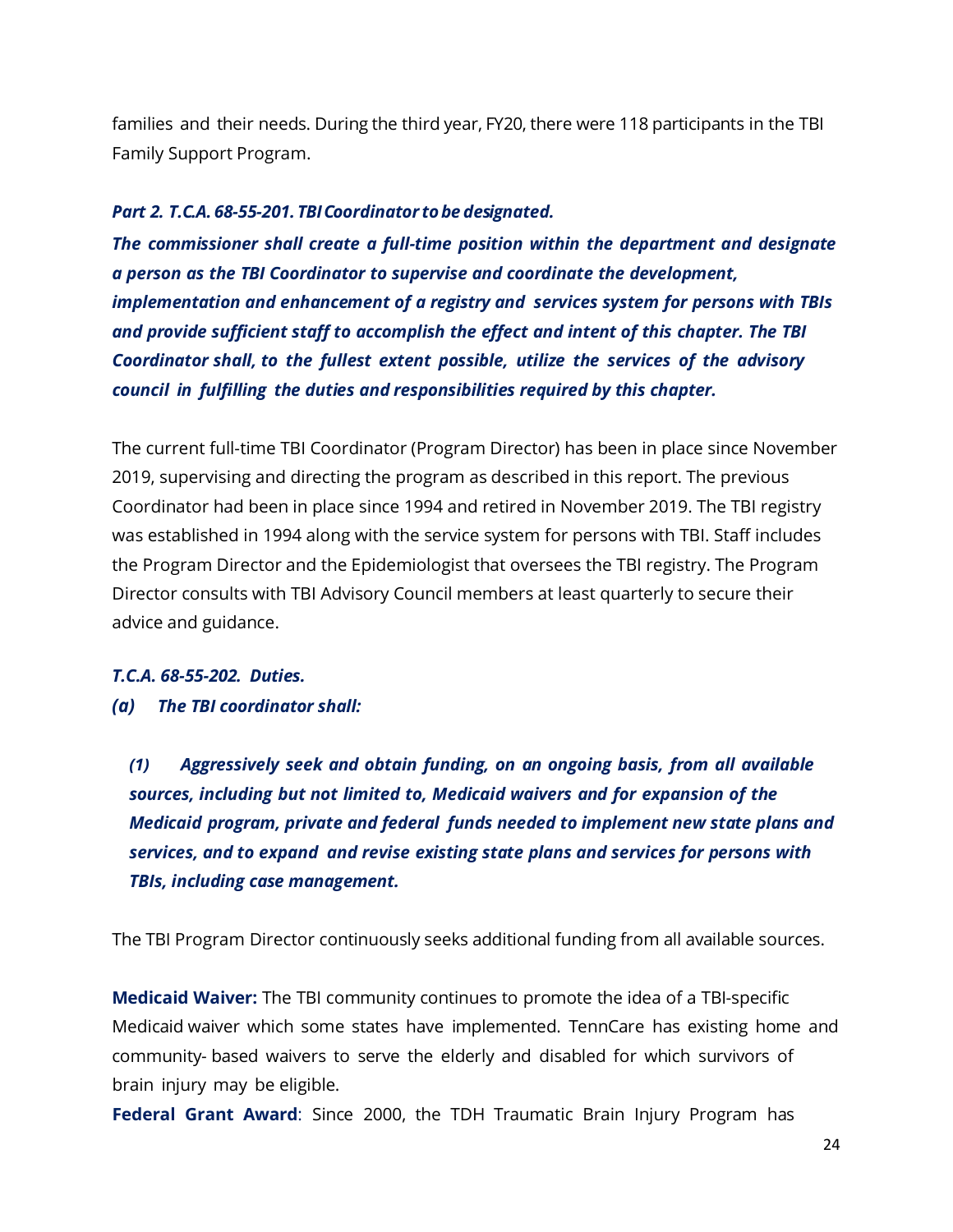been the recipient of grants from the U.S. Health Resources and Services Administration (HRSA) and the Administration for Community Living (ACL) that focus on educating the workforce that support persons with brain injury. In June 2018, the TDH TBI Program was awarded a new three-year grant by the Administration for Community Living to build on the foundation established by the previous grants. The new grant program, Brain Links, is focused on training the workforce; including pediatricians and school professionals that serves persons with brain injury across the lifespan.

**Expansion of Services**: The expansion of services for TBI survivors is accomplished through the grants program as outlined in Section 68-55-402 below. In FY20, the TBI Program continued the TBI Family Support Program which provides funding directly to eligible families and survivors to cover costs not covered by other resources. In addition, program staff collaborates with other relevant agencies such as the Tennessee Disability Coalition, the Brain Injury Association of Tennessee and the Epilepsy Foundation to improve services for all persons with disabilities in the state.

**Case Management**: Through the TBI Program's case management program, known as Service Coordination, eight service coordinators assist persons with brain injury and their families in all 95 Tennessee counties through contract arrangements with non-profit agencies. Each agency has established a Brain Injury Support Center in its service area for the purpose of providing assistance to children and adults with TBI. These services include: providing information, referring consumers to appropriate services and agencies, assisting consumers in applying for and accessing services, advocacy, overseeing support groups, and developing new programs and activities. The Service Coordinators also have a pivotal role in connecting survivors to the TBI Family Support Program. The role of the Service Coordinator is to work with the person with brain injury to assess needs and coordinate resources within the community on behalf of the client. The eight Service Coordinators are each serving an average case load of 60 survivors and families. During FY20, the service coordinators collectively provided information on TBI to over 9,823 callers.

### *(2) Seek funding, on an ongoing basis, and, in conjunction with other state agencies, prepare, coordinate, and advocate for state appropriations needed to fund and to develop services to implement the state plan.*

The TBI Program Director and the TBI Advisory Council seeks funding on an ongoing basis. The Council includes representatives from other state departments that also serve persons with brain injury – Education, Mental Health and Substance Abuse Services.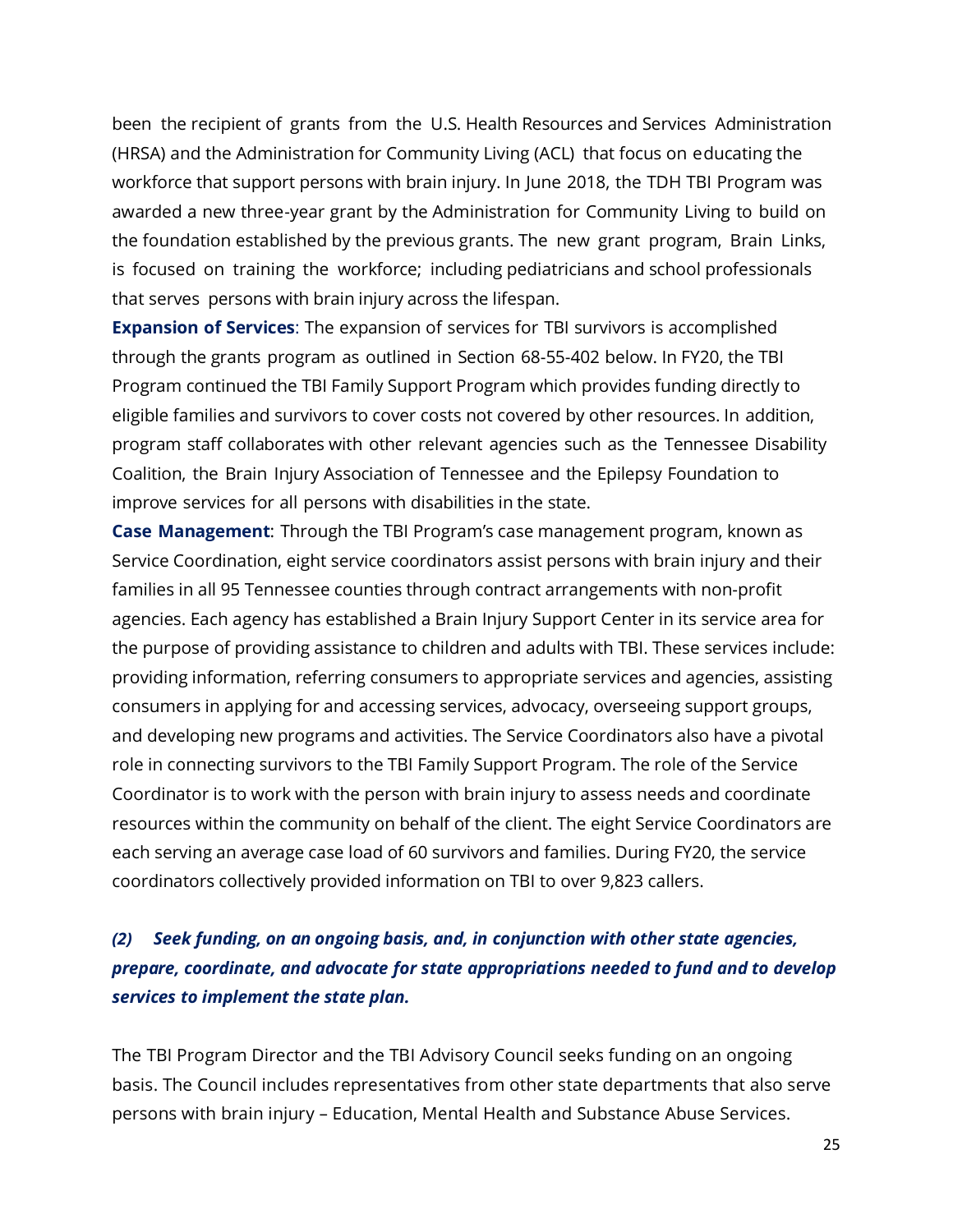Human Services, and Intellectual and Developmental Disabilities – and provides a mechanism for cooperation and collaboration.

### *(3) Identify available programs and services and compile a comprehensive directory of identified programs and services.*

A comprehensive resource directory, *Traumatic Brain Injury Services Directory and Resource Information Guide*, is updated annually. The resource directory is distributed statewide and has served to increase awareness of the TBI Program. The directory is also available on the program website: [https://www.tn.gov/health/health-program-areas/fhw/vipp/tbi.html.](https://www.tn.gov/health/health-program-areas/fhw/vipp/tbi.html) In addition, all TBI Service Coordinators develop resource files for their local service areas.

### *(4) Provide technical assistance and define gaps in service delivery and spearhead the development of those services needed for a comprehensive system of service delivery.*

The TBI state office provides technical assistance as requested by consumers, families, and providers. Examples include providing information on services and programs, referrals to rehabilitation programs, and making connections to support groups. The TBI state office also conducts annual technical assistance site visits with all TBI contractors.

The Service Coordination project described above T.C.A. 68-55-202 (a) (1) is designed to assist survivors and their families overcome the gaps in services within their communities.

#### <span id="page-28-0"></span>*(5) Implement, oversee and receive surveillance data from the Tennessee Brain Trauma Registry to use in developing and revising the state plan to meet the changing needs of this population.*

TBI registry data has been a valuable tool in documenting the need for TBI services and in program planning. Data from the TBI Registry enabled successful application for the federal grant award that resulted in the new grant for Brain Links.

Registry data on sports concussions highlighted a problem in the state and, as a result, Tennessee became the 44th state to pass a sports-concussion law designed to reduce youth sport concussions and increase awareness of traumatic brain injury. The Department of Health collaborated with Vanderbilt Medical Center and other professionals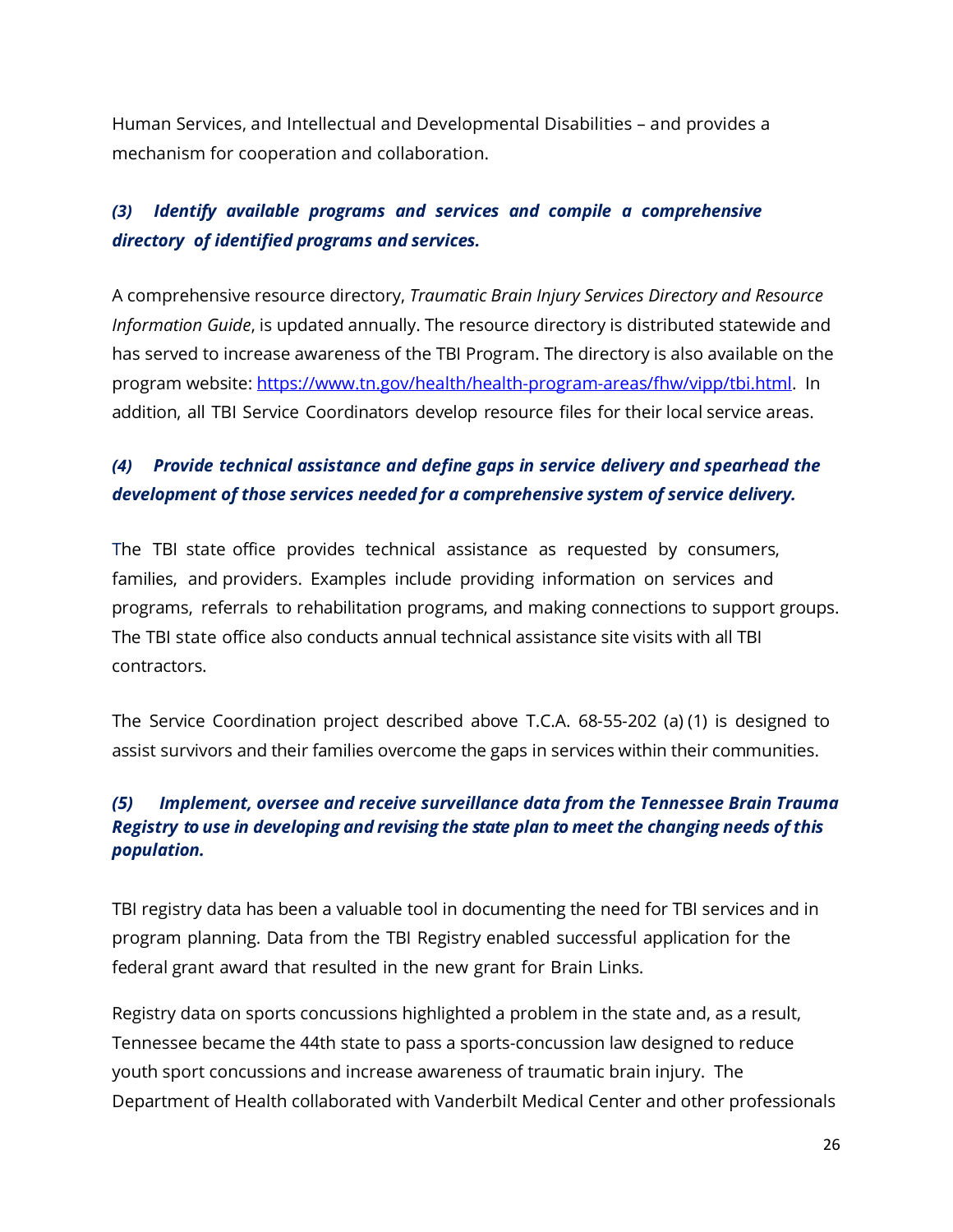to develop *Return to Learn/Return to Play: Concussion Management Guidelines* which is available on the department website. The document is a resource for educators, coaches, health care providers, families and athletes.

TBI registry data is one of the data sources being used to identify areas of need for concussion education/management.

### *(6) Evaluate surveillance data regarding the quality of services provided and outcome and impact on the quality of life of this population, including reintegration and productivity in the community.*

Although the surveillance data in the registry does not capture the quality of services provided, the TBI Program conducts a satisfaction survey of the recipients of the TBI Family Support Program which provides insight into quality of life and productivity. For the 2020 report, there were 118 surveys mailed with 61 responses for a 52% response rate**.** Overall, the survey respondents indicated great satisfaction with the program and gratitude for the availability of the funds. Families and survivors used the funding to address a variety of needs including expenses related to respite, transportation and medical expenses not covered by other payers. At least half of the respondents noted that without the funds they would not have been able to pay for personal care, obtain medications or travel to medical appointments.

### *(7) Promote research on the causes, effects, prevention, treatment and rehabilitation of head trauma injuries.*

Relevant information on the causes, effects, prevention, treatment and rehabilitation of head trauma injuries is distributed to key stakeholders. In FY20, the mild pediatric TBI guidelines were distributed to members of Tennessee American Academy of Pediatrics and the Tennessee Academy of Family Physicians to promote information on treatment on mild TBI.

During FY20, TDH staff was co-authors on the article, "*Implementation of Safety Standards for Youth Sport Leagues: The Safe Stars Example in Tennessee*" published in the Clinical Journal of Sports Medicine. The article highlights the importance of concussion prevention along with other safety measures. This information was promoted to key stakeholders.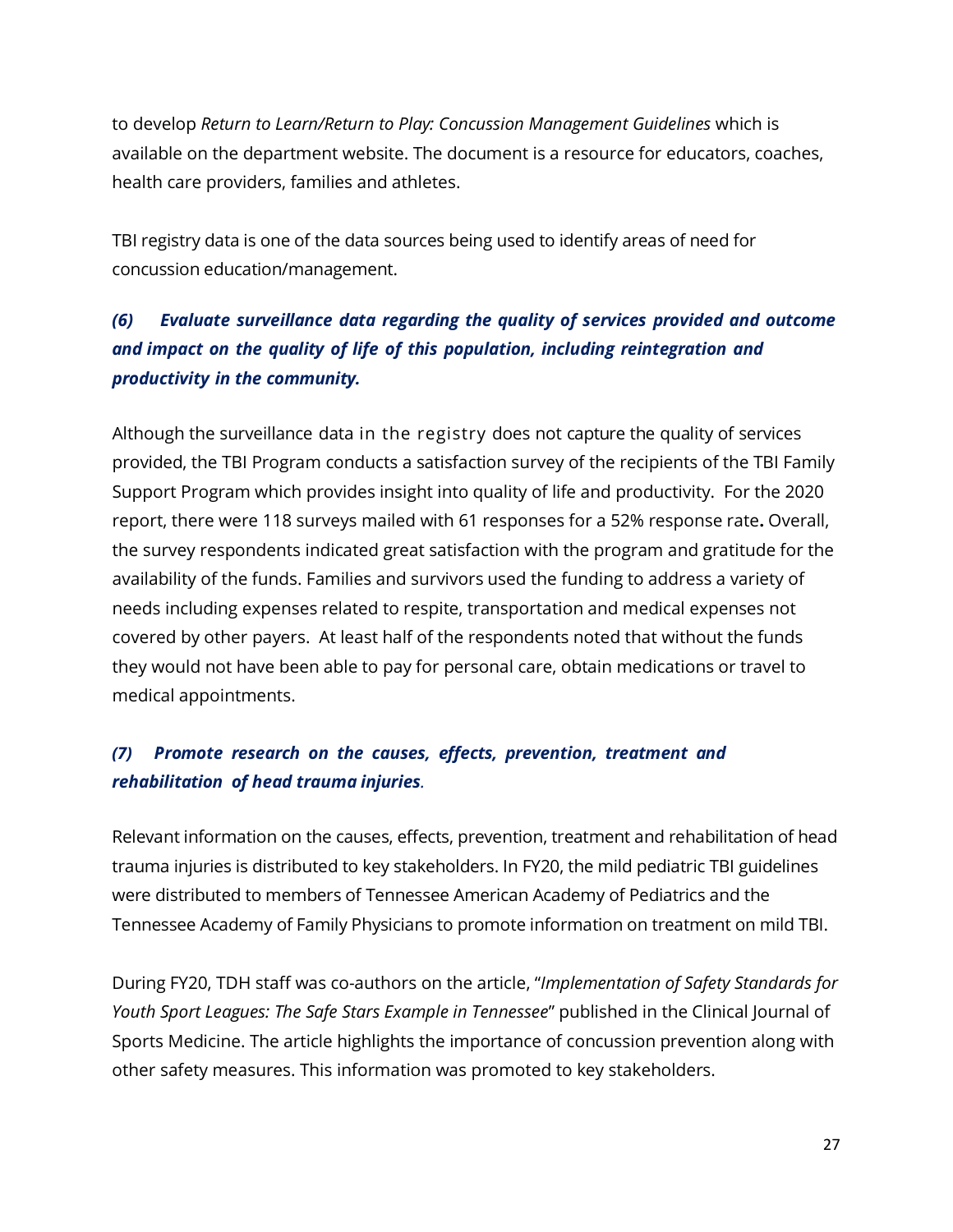*(8) Serve as a clearinghouse for the collection and dissemination of information collected on available programs and services. A state-wide, toll-free telephone line shall be established and operated during normal business hours for the express purpose of providing such information to callers.*

The TBI Clearinghouse has been operational since 1994 and is accessible via a toll-free number. Information is routinely updated on available programs and services across the state. A TBI Program brochure has been broadly distributed. The Program also has a webpage on the Department of Health website:

[https://www.tn.gov/health/health-program-areas/fhw/vipp/tbi.html.](https://www.tn.gov/health/health-program-areas/fhw/vipp/tbi.html)

### *(b) Utilizing the services and expertise of the advisory council to the greatest extent possible and in cooperation with the advisory council, the TBI Coordinator shall:*

### *(1) Develop a coordinated case management system, a short-term state plan, a longterm state plan, affordable and accessible home and community based services, and criteria to identify training needs and priorities for all persons serving TBI clients.*

The case management system known as Service Coordination and described in T.C.A. 68- 55-202 (a) (1) covers all 95 counties in the state. The Advisory Council and TBI Program Director have developed short-term and long-term goals and objectives for the program following the mandates in the legislation. Efforts to provide affordable and accessible home and community-based services are on-going through the TennCare CHOICES Program. Currently, the TBI Program has a contract to provide personal care services on a limited basis in select facilities in Memphis and Johnson City. Training needs of persons serving TBI clients are being identified and addressed in the federal grant, Brain Links. The TBI Service Coordinators also provide training to health care professionals in their respective communities.

### *(2) Establish and provide for the centralized organization of a state-wide family clearinghouse of information, including availability of services, education and referral to survivors, professionals, and family members during the early stages of injury in the acute hospital setting.*

The TBI Program staff has made contacts in the hospitals where acute care is provided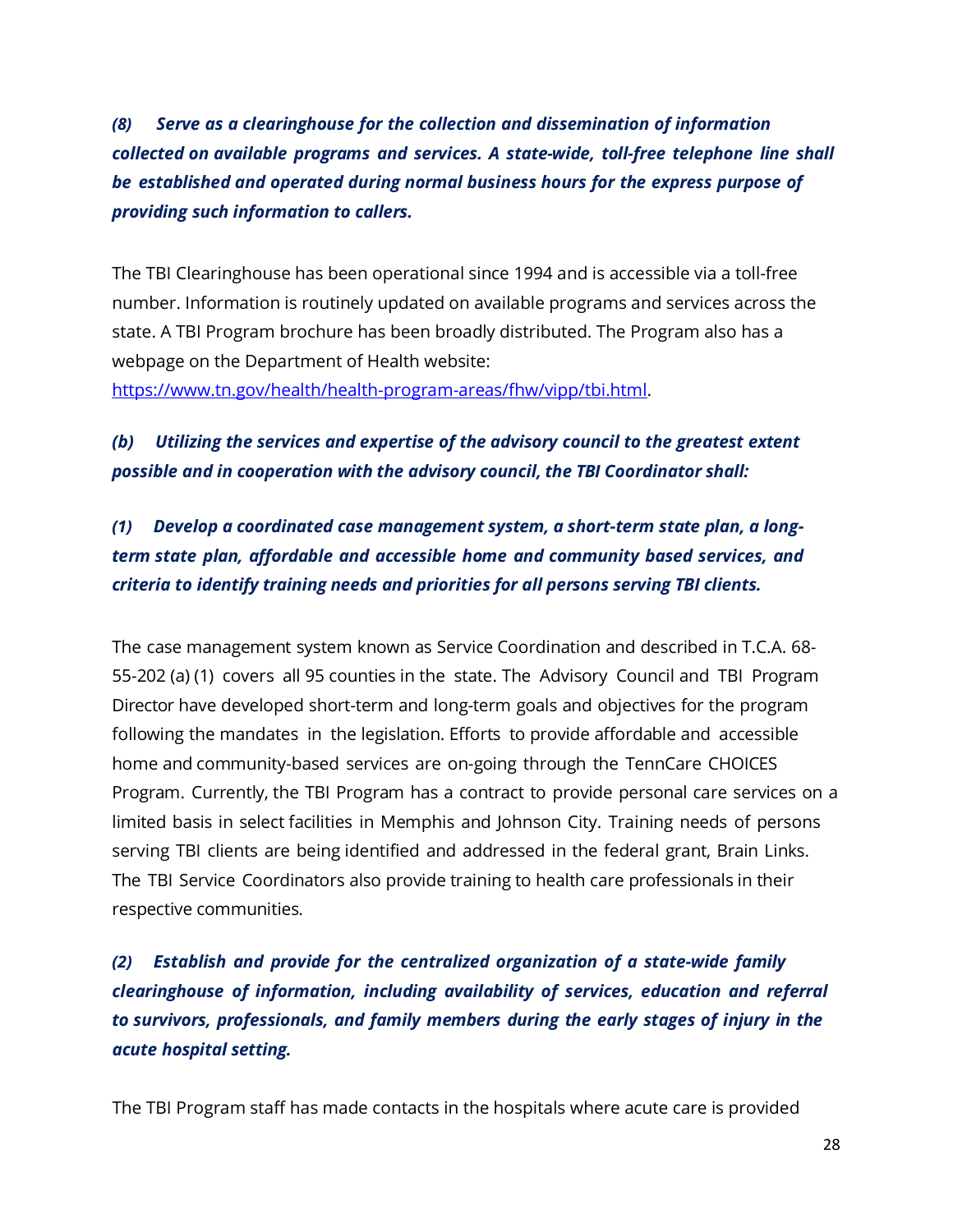through the establishment of the TBI registry and the development of the TBI Resource Directory. The Service Coordinators have developed referral relationships with their local hospitals. Each year, copies of the updated Resource Directory are distributed to facilities statewide. These efforts serve to make assistance available to survivors and family members in the early stages of injury and across the lifespan.

### *(3) Assure state-wide compliance with licensure, if any, and performance standards through regular service monitoring, site visitation, and self-appraisal. (4) If licensure is required, monitor and update licensure requirements specific to this population.*

The Department of Health oversees certification and licensure of health care facilities in Tennessee. The TBI Program Director works with appropriate staff to ensure licensure compliance and to monitor and update licensure requirements specific to this population, as needed.

## *(5) Seek funding and other resources to assure that state personnel working with this disability group are properly trained and provided, at least annually, an opportunity to attend formal or informal education programs through colleges, workshops, seminars, or conferences.*

In FY20, the TBI Program collaborated with the Brain Injury Association of Tennessee to plan and present an annual statewide conference, the 31<sup>st</sup> Annual TBI Survivor, Family and Caregiver Event. Due to the global health pandemic, COVID-19, the annual statewide conference was cancelled and has been rescheduled for 2021.

TDH has been a recipient of the Center for Disease Control (CDC) Core Violence and Injury Prevention Grant since 2005. In 2017, TBI prevention was included as a focus area for the grant. As a result, TBI is an educational topic at each of the quarterly injury prevention stakeholder meetings. The meetings are attended by state staff and other key stakeholders that serve the TBI community.

The TBI staff Service Coordinators, as well as Brain Links, regularly present at seminars and workshops, enhancing the ability to state personnel to meet the needs of survivors. During FY20, the TBI Service Coordinators collectively made 60 educational presentations to a total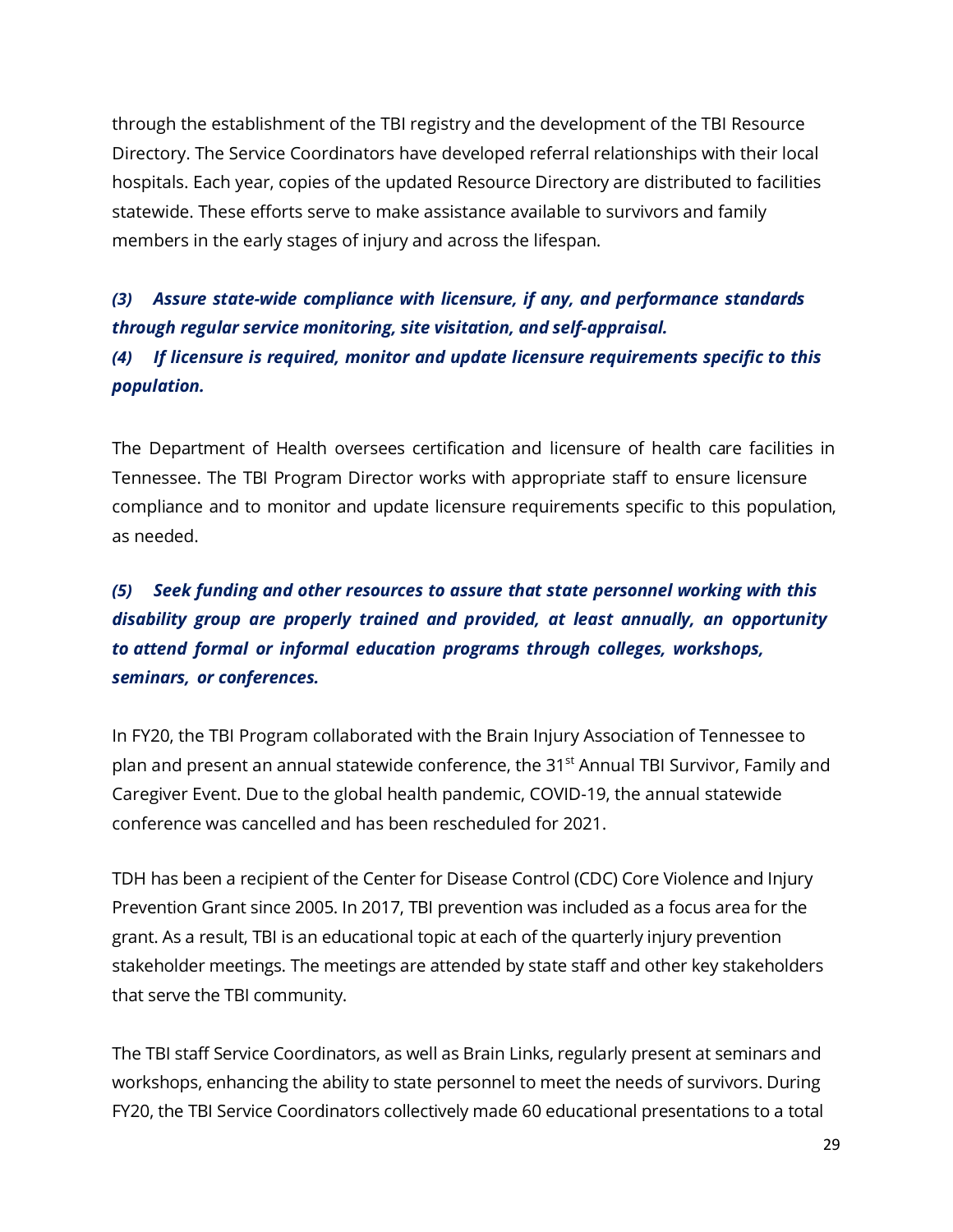of 1,193 health care professionals and community members. They also provided 42 exhibits on brain injury that were seen by 1,301participants. Brain Links staff have provided 91 trainings to a totally of 3,699 attendees that include school personnel and pediatrician offices. Brain Links staff have also designed two comprehensive educational products on management of pediatric mild traumatic brain injury, the *Toolkit for School Nurses* and *Healthcare Provider Toolkit*. Both include their new product, *Concussion Management Protocol*. During FY20 Brain Links launched a YouTube Training Channel to provide free and accessible training on various traumatic brain injury topics and toolkits. Trainings are available at the Brain Links website: [https://www.tndisability.org/brain.](https://www.tndisability.org/brain)

Training is provided annually to the TBI Service Coordinators that work directly with families and persons with traumatic brain injuries. Training held in October 2019, included speakers on Ethics, Building Relationships and the Child Health and Navigation Team (CHANT). The training also included time for Service Coordinators to discuss challenges they have encountered and resources to address those challenges to better serve this population.

In addition, the TBI Program Director attends the National Association of State Head Injury Administrators (NASHIA) conference annually to learn new information. This allows the TBI Director to better educate other state personnel working with this disability group.

### *(6) Ensure updates and compliance standards from the National Head Injury Foundation's quality standards committee are made available to professionals and providers, on a timely basis, to help educate providers and professionals regarding the latest technology available to this disability group.*

In addition, to regularly scheduled trainings and the annual conference, the TBI Program has developed a TBI Community Listserv to provide information on the latest technology, trainings, workshops, information and research available for the TBI community.

*(7) Oversee efforts to better educate the general public concerning the need for head injury prevention programs and the need for early intervention, including but not limited to, developing plans and programs for affordable post-acute rehabilitation services, long-term care programs, respite services, and day treatment programs to deal with those who have lifelong disabilities, as well as developing plans and programs to deal effectively with TBI students in the educational system.*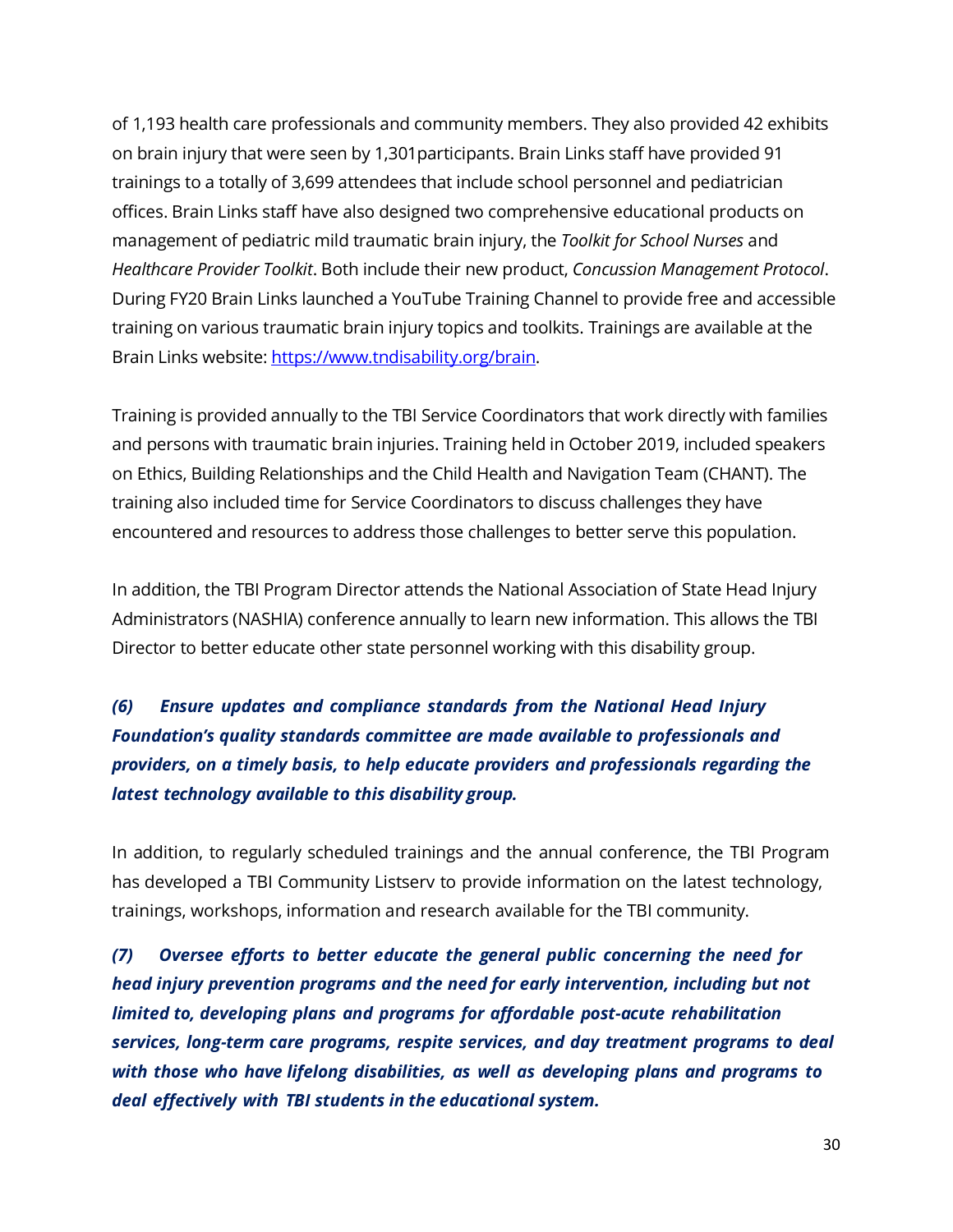Education is provided to the general public through several different avenues. (1) The TBI Program contracts with the Brain Injury Association of Tennessee to present an annual conference focusing on current topics, including prevention and the need for early intervention. (2) The TBI Service Coordinators provide prevention programs and conferences in their respective service areas. (3) The TBI Program Director regularly provides educational presentations on brain injury to the state injury prevention stakeholder group. (4) Information on post-acute rehabilitation services, respite services, and day programs are included in the TBI Clearinghouse and the TBI Resource Directory. (5) During FY20, the TBI Program purchased 518 youth helmets for Service Coordinators to provide local brain injury prevention programs in schools and their local communities. (6) During FY20, TDH staff was co-authors on the article, "*Implementation of Safety Standards for Youth Sports Leagues: The Safe Stars Example in Tennessee*" published in the Clinical Journal of Sports Medicine. The article highlights the importance of concussion prevention along with other safety measures.

### *(8) Work with vocational rehabilitation and other state agencies to offer incentives and to obtain cooperation of private industries to initiate on-the-job training and supported employment for TBI persons.*

The TBI Program Staff and Service Coordinators work with Vocational Rehabilitation counselors located throughout the state, helping to promote incentives and encourage private industry to initiate on-the-job training and supported employment opportunities for persons with traumatic brain injury. A representative of the Vocational Rehabilitation program serves on the TBI Advisory Council, which furthers collaborative opportunities. In addition, TBI staff is available to provide technical assistance, as requested.

### *(9) Assist in obtaining grant funding and provide technical assistance for the Tennessee Head Injury Association (THIA) to develop policies and procedures to maximize selfdetermination and self-advocacy of a person suffering a TBI.*

The TBI Program has provided technical assistance to staff and board of the Brain Injury Association of Tennessee (BIAT) (formerly Tennessee Head Injury Association). In FY20, the TBI Program continued to support BIAT's work with survivors and their families by providing a grant to fund a full-time executive director. The executive director serves as an advocate to improve services benefiting TBI survivors. TBI Program staff have provided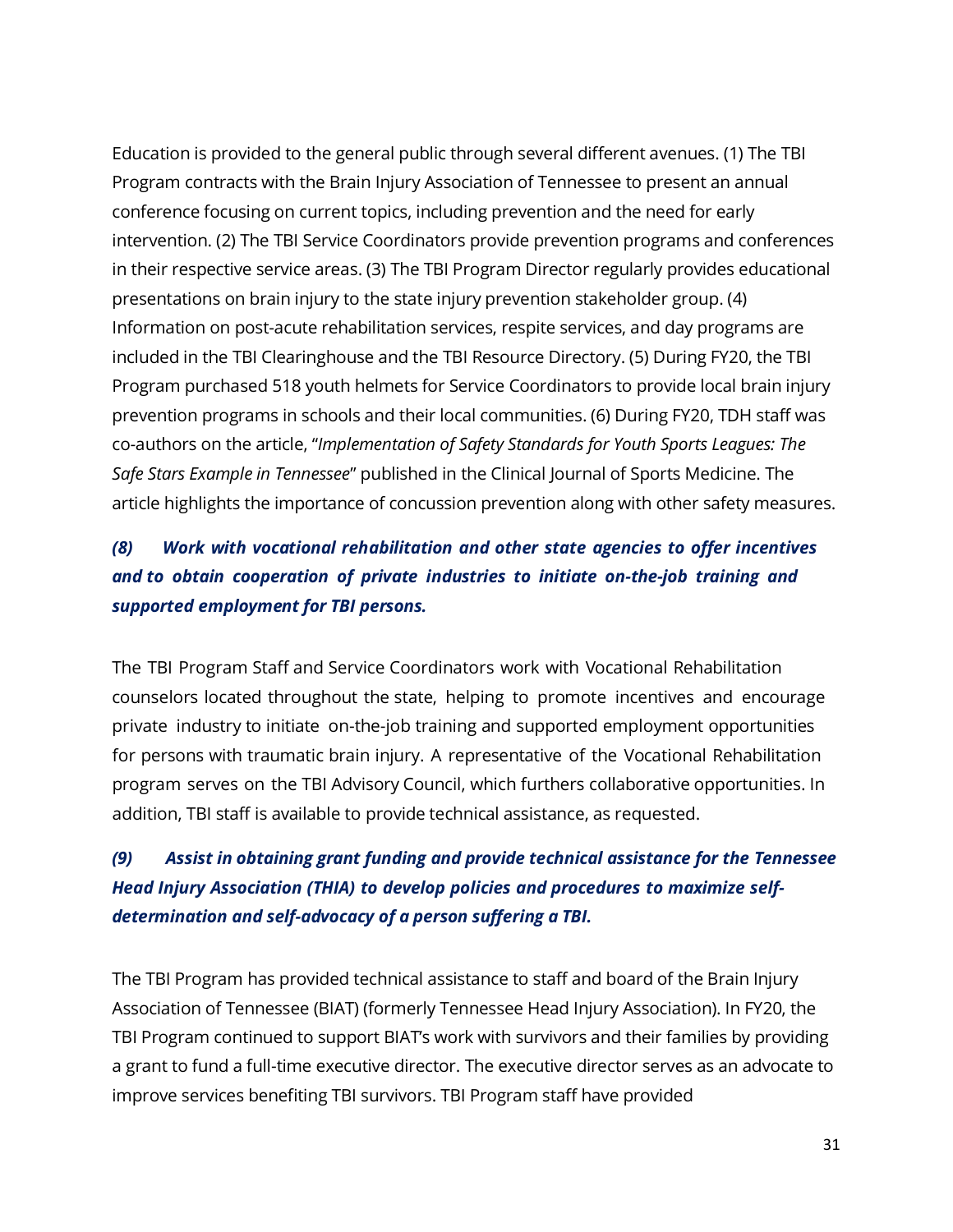guidance/'technical assistance to the executive director on multiple occasions through 2019- 2020 to improve services for persons with TBI. In addition, the Nashville area service coordinator is housed at BIAT, an efficient and direct connection for BIAT callers. The TBI Service Coordinators facilitate brain injury support groups across the state. The monthly meetings of the support groups provide a way to meet the educational, social, and emotional needs of survivors and families.

#### *T.C.A. 68-55-203. Brain Trauma Registry.*

*The commissioner shall establish and maintain a central registry of persons who sustain traumatic brain injury. The purpose of the registry is to: (1) collect information to facilitate the development of injury prevention, treatment and rehabilitation programs; and (2) ensure the provision to persons with traumatic brain injury of information regarding appropriate public or private agencies that provide rehabilitation services so that injured person may obtain needed services to alleviate injuries and avoid secondary problems.*

The TBI registry is a mechanism for collecting data on brain injury in the state. In calendar year 2019, 8,435 patients were reported to the TBI registry with at least one brain injury diagnosis; 7,605 of these patients were hospitalized and discharged alive while the remaining 830 patients died as a result of their injuries. Accidental falls were the leading cause of injury amongst patients included in the registry at 43% of all causes.

The TBI registry is supported by an Epidemiologist housed in the TDH Division of Family Health and Wellness. Data collection officially began with patients discharged during 1996. Reporting hospitals submit data on inpatients or any deceased patients with TBI-specific ICD-10 diagnosis codes; patients seen in emergency rooms who were sent home the same day are not included in the registry. Hospitals are required to report within six weeks of the end of the quarter. All hospitals in the state are currently in compliance with this legislation.

The registry also serves to connect persons with brain injury with needed services. All Tennessee residents listed on the registry receive a letter and program brochure to inform them of the services available through the TBI Program. During FY20, 8,943 letters were mailed. For many, the letter is the first link to information regarding needed rehabilitation services and programs.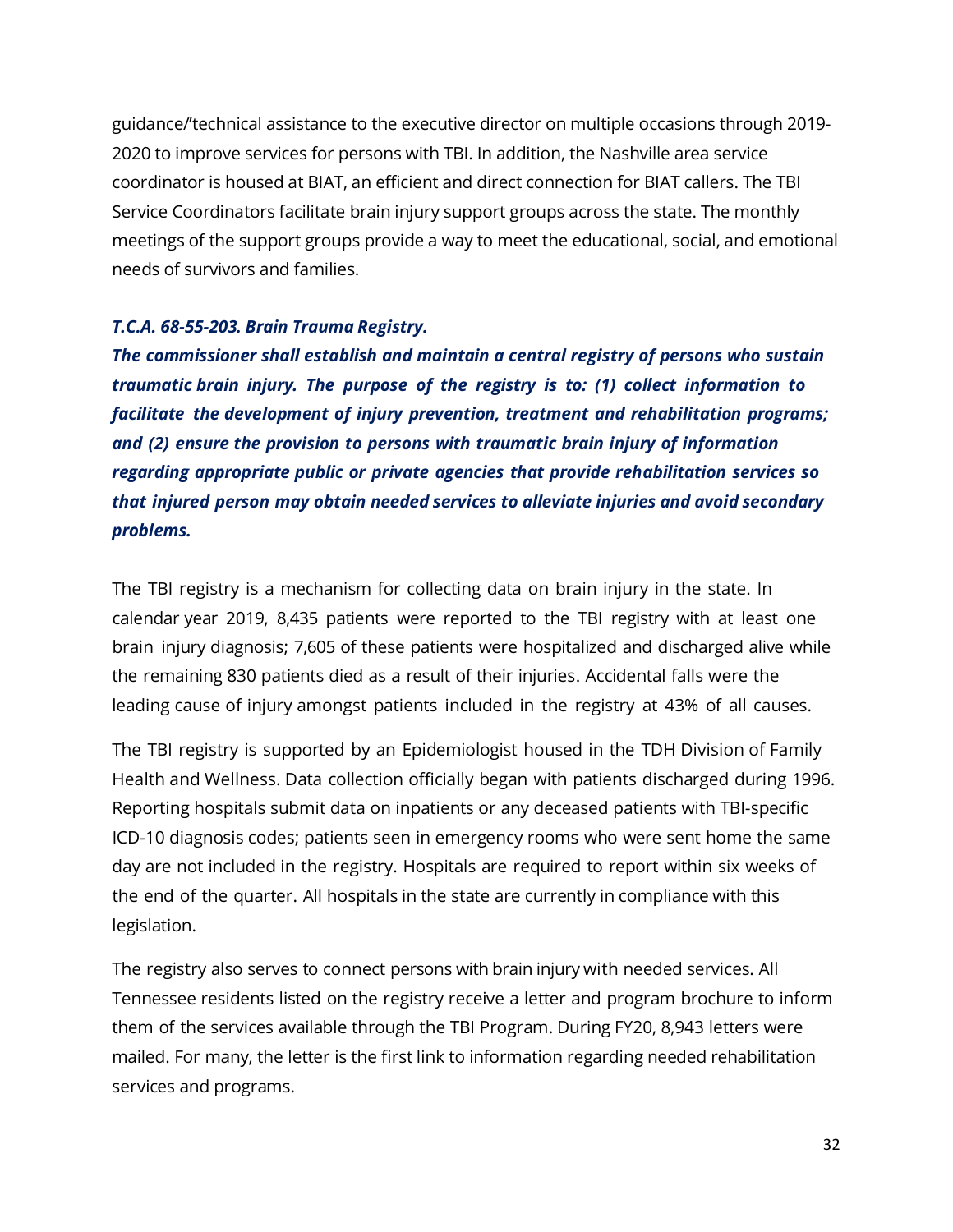#### <span id="page-35-0"></span>*Part 3 & 4. T.C.A. 68-55-401. Traumatic Brain Injury Fund.*

*There is hereby established a general fund reserve to be allocated by the General Appropriations Act which shall be known as the "traumatic brain injury fund" hereafter referred to as the fund. Money from the fund may be expended to fund the registry, the TBI coordinator position, and additional staff requirements and other expenditures and grants under the provisions of this chapter.*

The fund has been established in the Department of Health and revenues have been deposited into the fund as they have been received. The fund balance as of June 30, 2019 was \$972,721.40. Funds are utilized for central office staff positions and to fund grants. In FY17, the TBI Advisory Council was approved to utilize available resources in the TBI trust fund for the benefit of persons with TBI. The Council developed a five-year plan to use these funds to directly assist persons with TBI and their families by implementing a TBI Family Support Program, modeled on the existing state Family Support Program in the Department of Intellectual and Developmental Disabilities.

#### <span id="page-35-1"></span>*T.C.A. 68-55-402.Grant Programs.*

*From the revenues deposited in the traumatic brain injury fund, the Department of Health is authorized to provide grants to county and municipal governments and/or not- for- profit organizations for home and community based programs to serve the needs of TBI persons and their families. The department is authorized to establish such grant programs and to develop criteria for eligible applicants.*

In accordance with the legislation, the TBI Program has awarded numerous grants for a variety of projects since 1995. In FY20, through competitively awarded grants the following services were provided:

- Tennessee Community Resource Agency provided personal care services for seven individuals with TBI who live in two accessible, affordable apartment buildings in Memphis.
- Crumley House Brain Injury Rehabilitation Center offered respite and personal care assistance to twenty-four residents with brain injury.
- TBI Service Coordinators provided case management services to persons with TBI and their families; each served an average case load of 60 survivors. They collectively provided information on TBI to over 9,716 callers.
- The TBI Service Coordinators collectively made 60 educational presentations to a total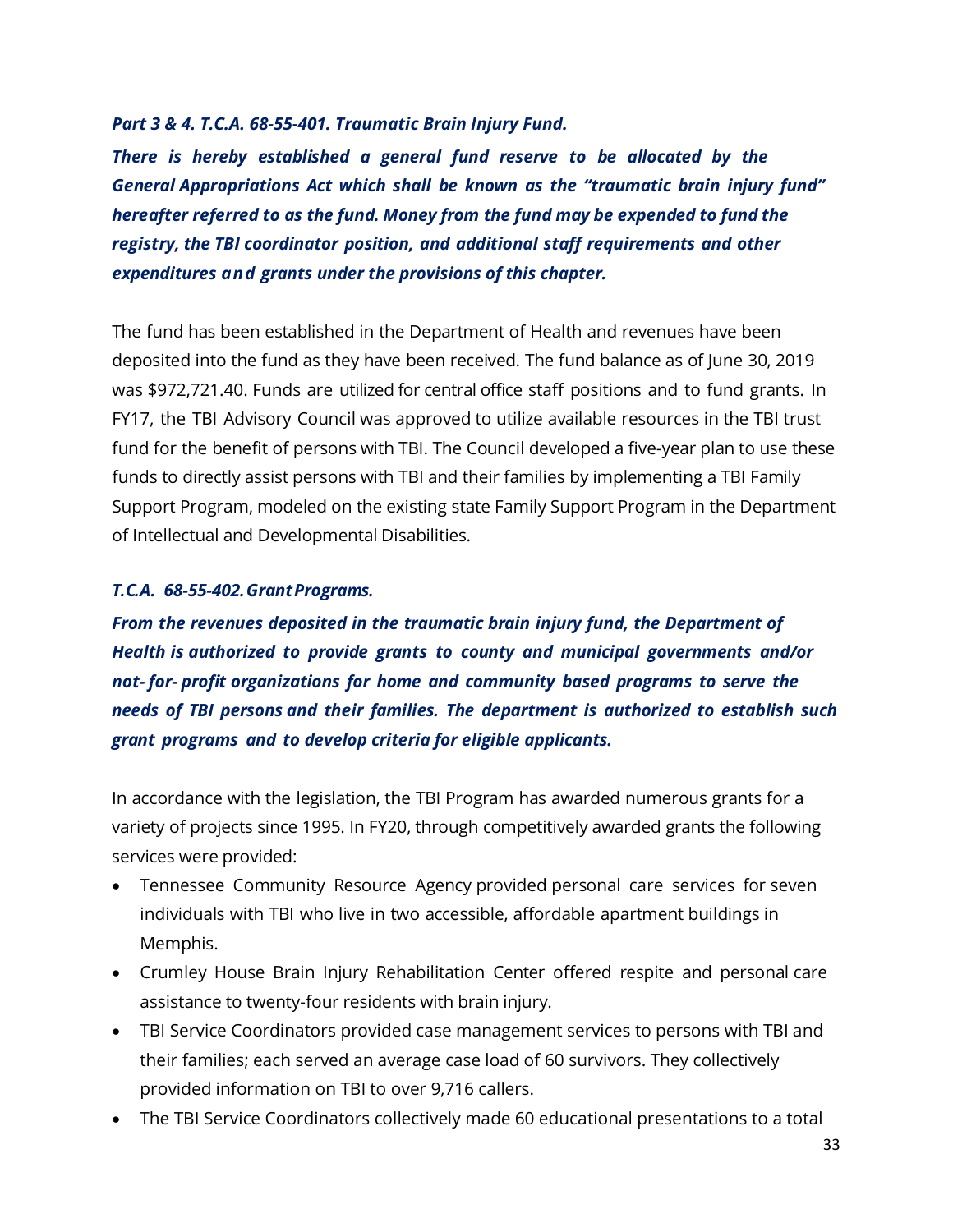of 1,193 persons and provided 42 exhibits that were seen by 1,301 attendants.

- Arc of Davidson County and Greater Nashville provided TBI Family Support Program services to 118 participants.
- Easter Seals Tennessee provided camp and recreational opportunities for 42 adults and youth with TBI.
- The Brain Injury Association of Tennessee employed a full-time executive director.
- The Tennessee Disability Coalition managed and implemented the federal grant, Brain Links.
- Brain Links staff provided 91 trainings to 3,699 participants.
- Grants for service coordination were awarded to:
	- **Brain Injury Association of Tennessee**
	- Chattanooga Area Brain Injury Association
	- Crumley House Brain Injury Rehab Center
	- Epilepsy Foundation of Middle and West Tennessee
	- Fort Sanders Regional Medical Center
	- **Jackson Madison County General Hospital District**
	- Regional One Health

### <span id="page-36-0"></span>*Part 5. T.C.A. 68-55-501 to 503 Youth Sport-Related Injuries.*

Tennessee is one of 50 states that have passed legislation aimed at reducing youth sports concussion and increasing awareness of traumatic brain injury. Both public and private school sports and recreational leagues for children under age 18 that require a fee are affected by the law which covers all sports. The required educational materials are free of charge and readily available from the Tennessee Department of Health website: [https://www.tn.gov/health/health-program-areas/fhw/vipp/tbi/tn-sports-concussion.html.](https://www.tn.gov/health/health-program-areas/fhw/vipp/tbi/tn-sports-concussion.html)

In an effort to provide needed resources on concussion, the Department of Health collaborated with Vanderbilt Medical Center and other professionals to develop *Return to Learn/Return to Play: Concussion Management Guidelines* which has been printed and distributed. It is also available on the department website. The document is a valuable resource for educators, coaches, health care providers, families and athletes. During FY20, the Department of Health and the Tennessee Disability Coalition, Brain Links, worked collectively to update and add new resources to the *Return to Learn/Return to Play: Concussion Management Guidelines*.